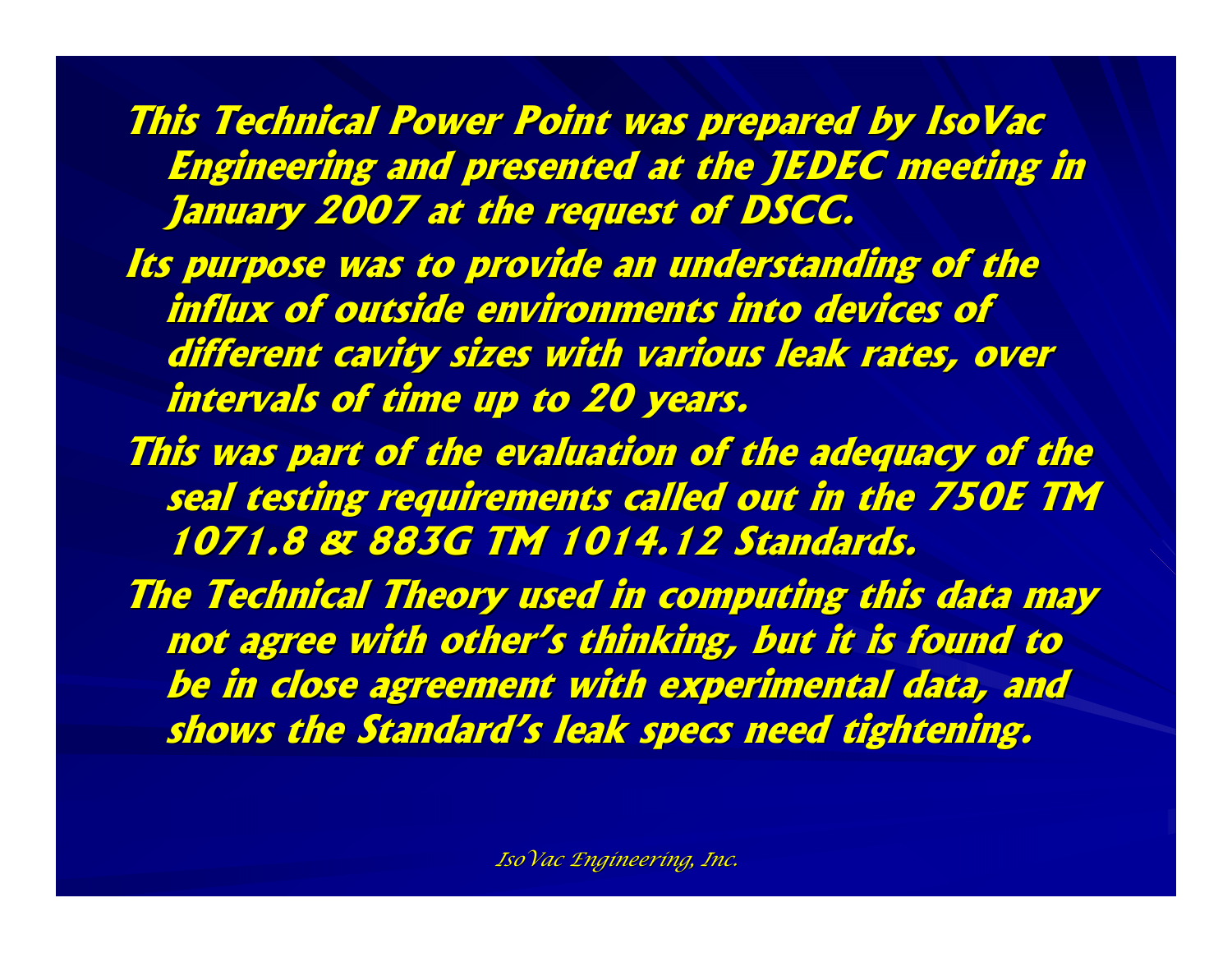# **Package Environment Package Environment Exchange Exchange**



# **Leak Rate Leak Rate vs Cavity vs Time**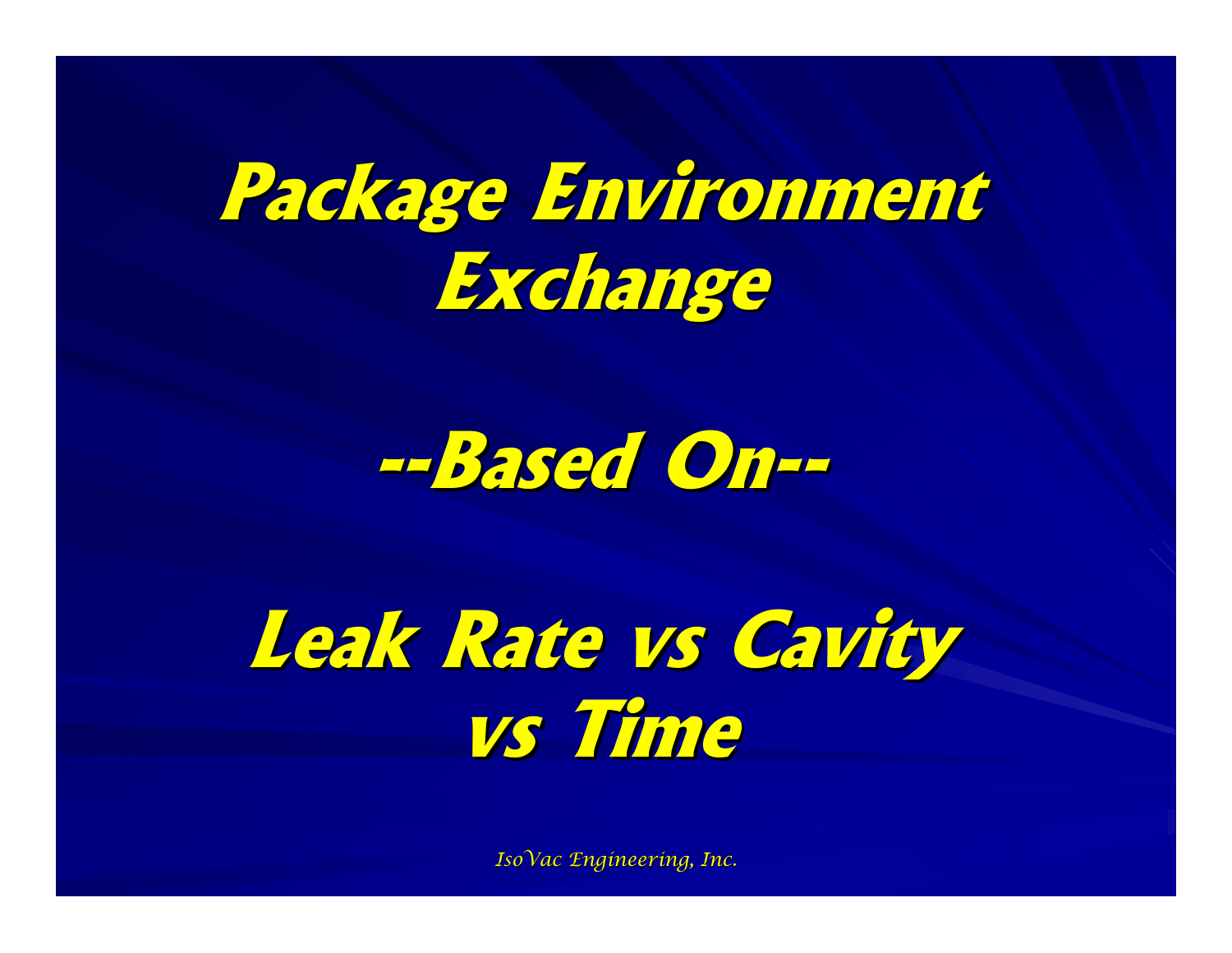**Definition: "HERMETIC DEVICE" Definition: "HERMETIC DEVICE"Tables of Air Exchange Tables of Air Exchange Proposed Tightening of Leak Rates Proposed Tightening of Leak Rates Bomb Pressure vs Device Compatibility "Radioisotope" Thermal Leak Testing "Radioisotope" Thermal Leak Testing Bubble Test Bubble TestHelium Test Helium TestOptical Test Optical Test**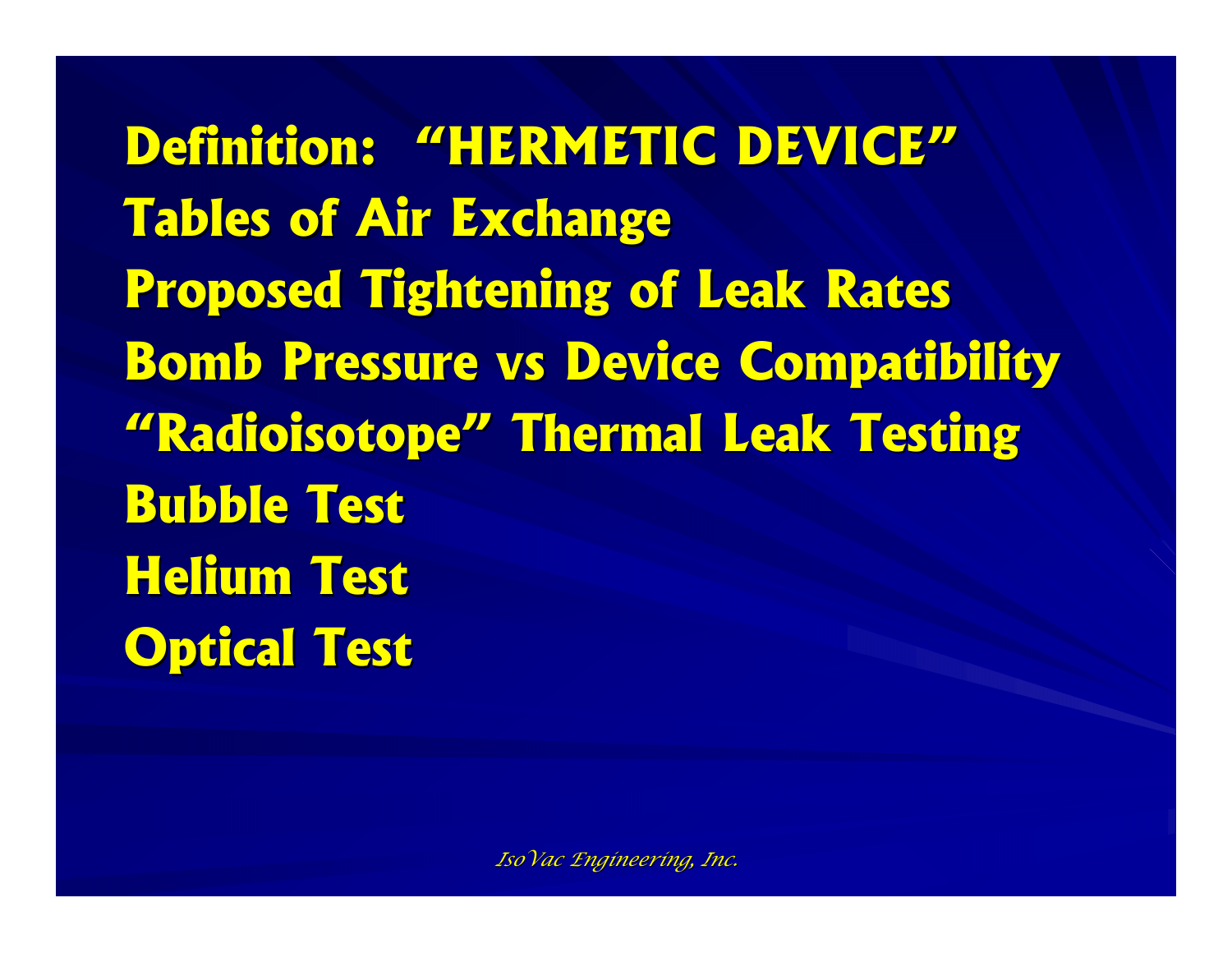# **"Hermetic Device" Hermetic Device"**

"Hermetic" is related to "Occult-Sciences"

*"Magic" "Alchemy" "Magic" "Alchemy"*

**"Hermetic Device" "Hermetic Device"**

*Is impervious to outside environments Is impervious to outside environments*

■ Sealed against entry of outside air

■ Leak tightness sufficient to assure protection *from materials that would prevent successful from materials that would prevent successful operational life. operational life.*

*Note: Extreme Tightness requirements can be* **expensive and be difficult to achieve.**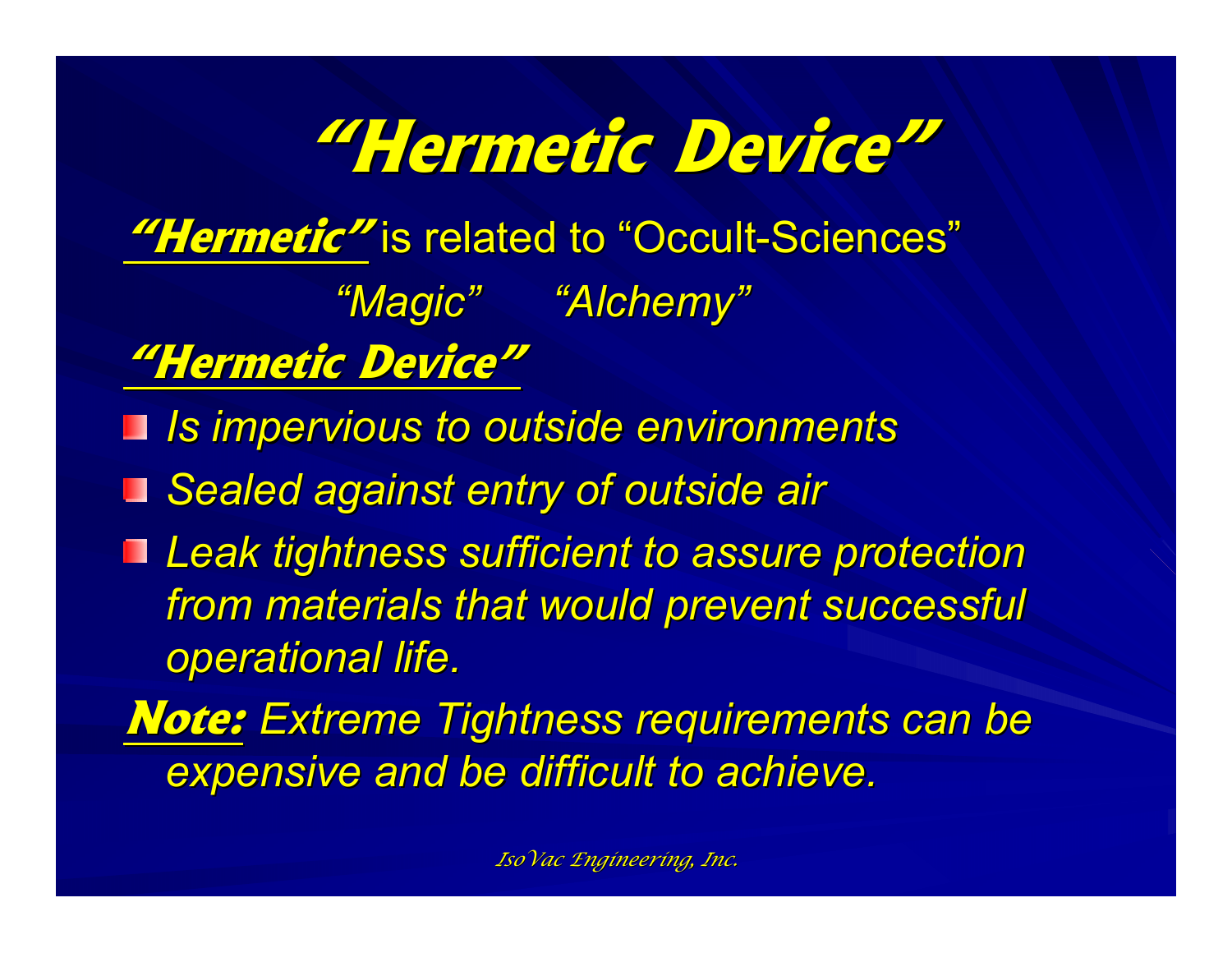

### **Review: Review:**

- Current Leak Rate Specification Callouts
- Package Internal Volumes
- % Exchange with External Environments in days, months, 1, 5, 10, 15, 20 Years
- Options for Tighter Leak Rates

**External Environmental Concerns: External Environmental Concerns:** ■ External Oxygen: *pp* = 159 torr; 20.9% **External Water:**  $pp = 25$  **torr; 3.3%**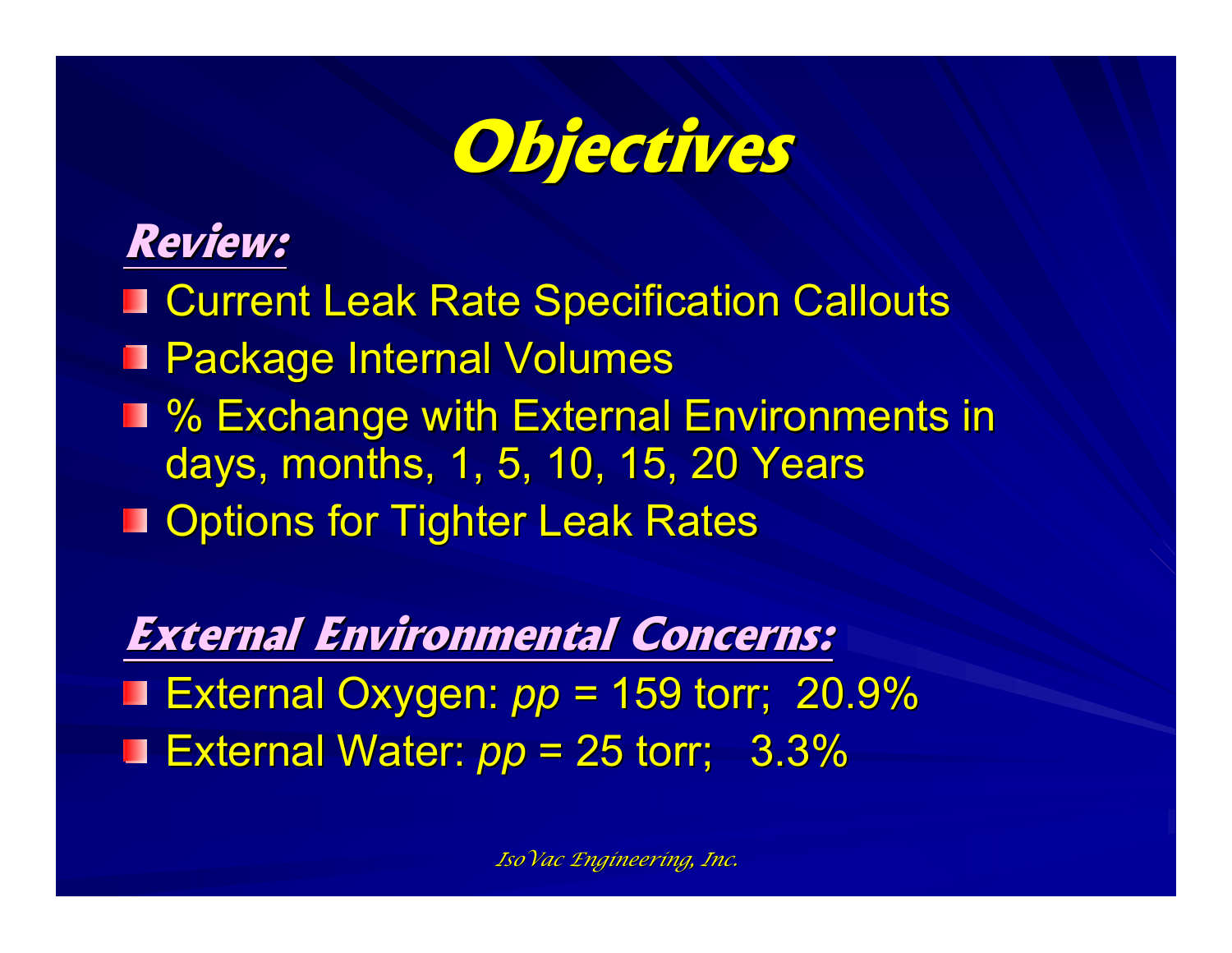#### **This Data Report is: This Data Report is:**

**Not assuming all devices leak at Spec. Not assuming all devices leak at Spec. Not speculating on effects on Devices Not speculating on effects on Devices Not recommending Leak Rate Specs. Not recommending Leak Rate Specs.**

**It Is Presenting the Data to show: It Is Presenting the Data to show: The Exchange Rates of Atmosphere with Device Internal Environments: Device Internal Environments:T With Devices of Different Internal Volumes. With Devices of Different Leak Rates. With Devices of Different Leak Rates.With Devices over Various Lifetimes.**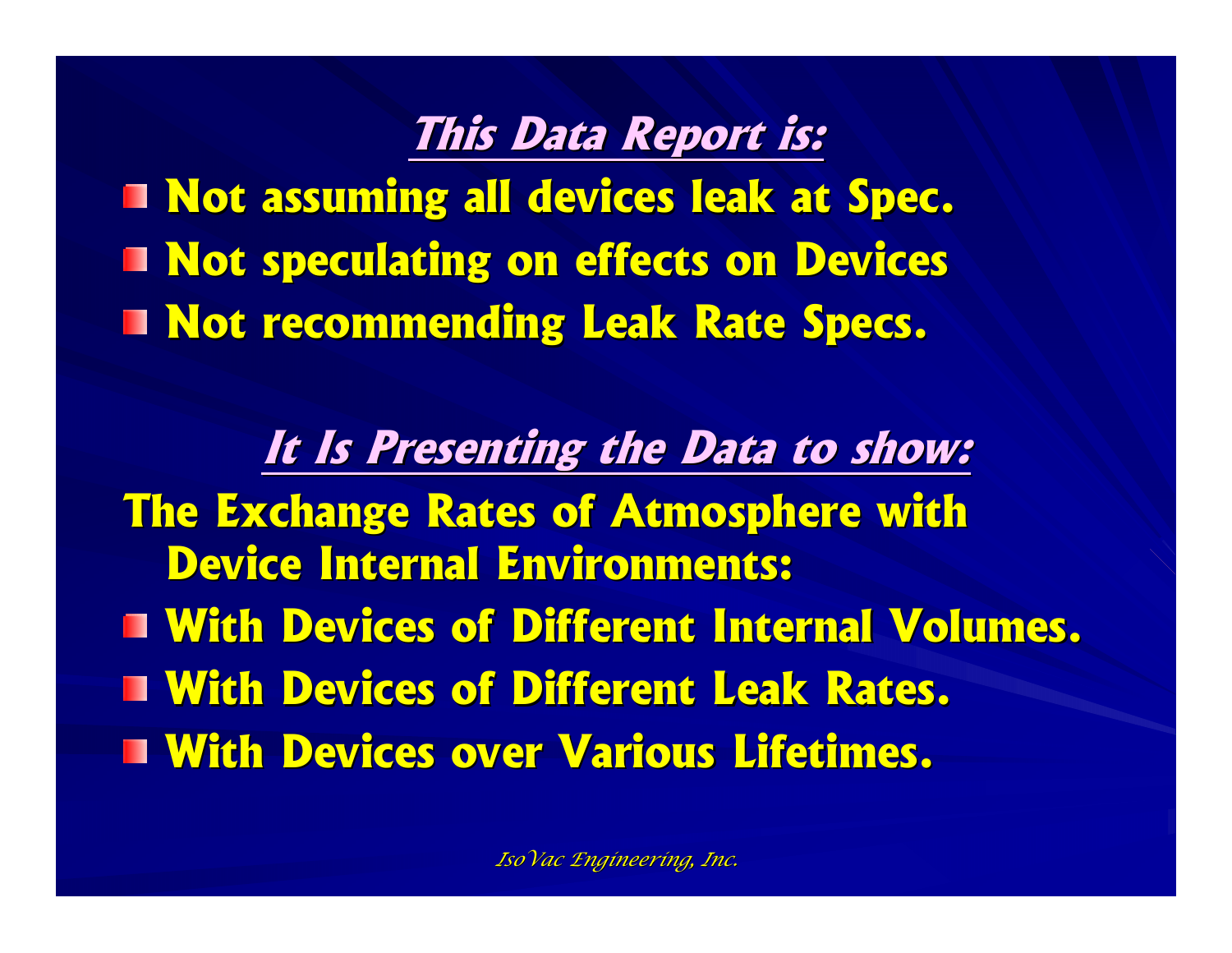**If is important to realize that most** devices that leak, have leak rates much **greater than the Specification Callouts.** 

**Extensive research has developed data Extensive research has developed data to show that over 96% of leakers have to show that over 96% of leakers have leak rates Greater than 1 x 10 leak rates Greater than 1 x 10-7 atm**  cc/s, and <0.1%, (3 ppm), are below a 1 x 10-8 atm cc/s leak rate. That 0.1%, (3 ppm), is the concern here.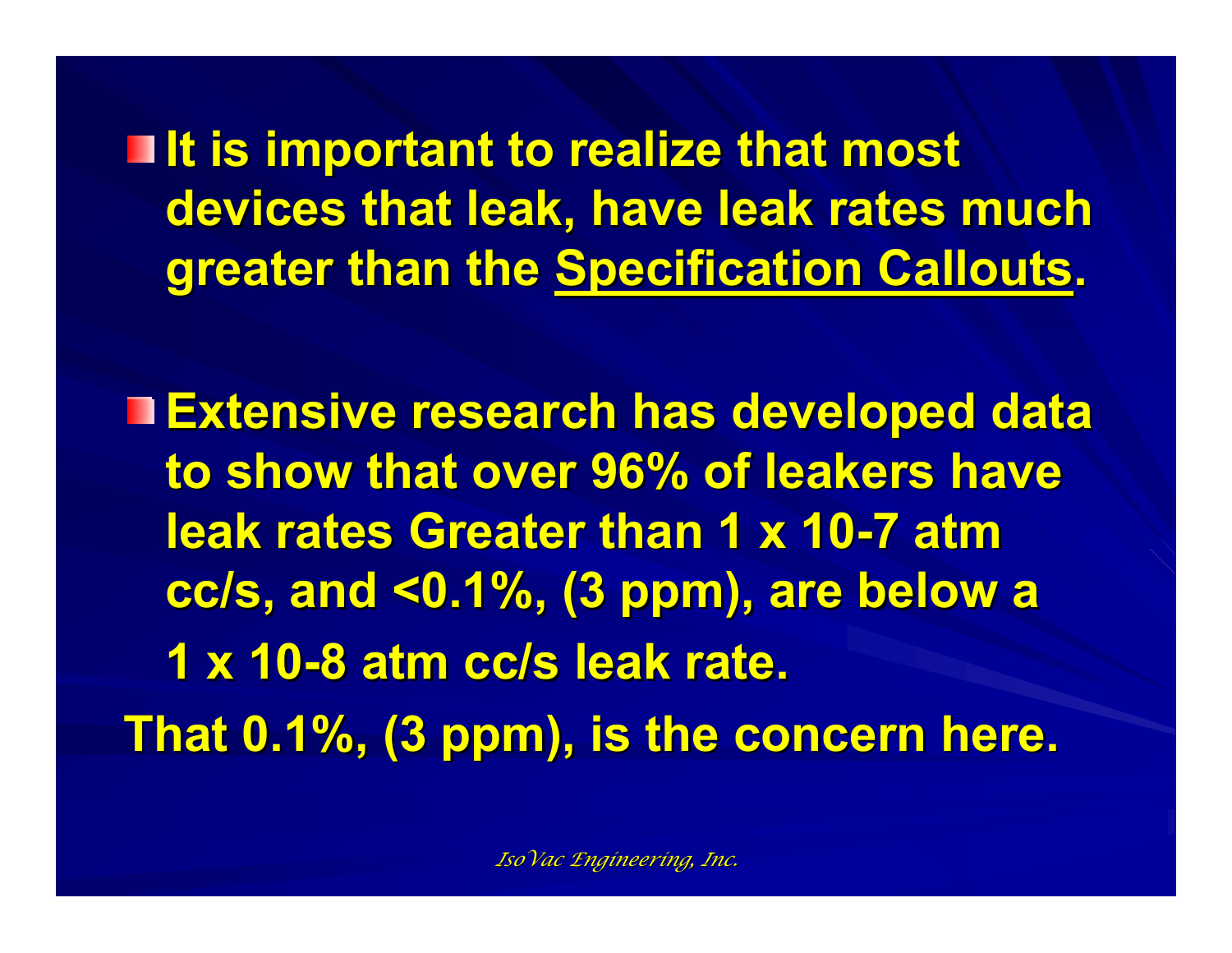## Leak Ranges Covered by Various Methods

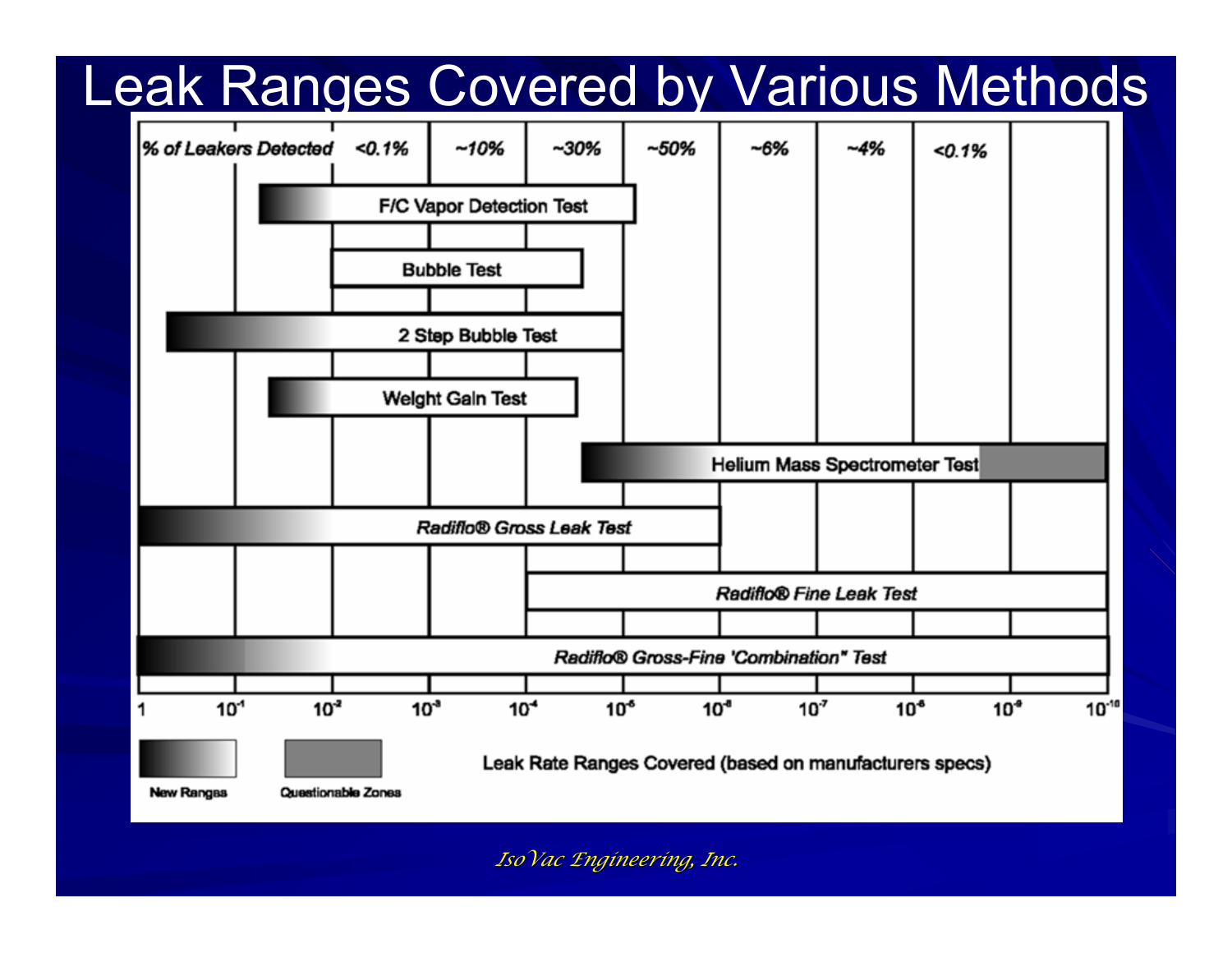## Typical Leak Rate Bell Distribution Curve

 $50.1%$  $-10%$  $-30%$  $-50%$  $-6%$  $-4%$  $50.1%$ 3ppm 300ppm 900ppm 1,500ppm 180ppm 120ppm 3ppm - 5 - 6NUMBER OF LEAKERS **MOLECULAR & TRANSITIONAL FLOW VISCOUS FLOW**  $10^{-1}$  $10<sup>2</sup>$  $10<sup>3</sup>$  $10<sup>4</sup>$  $10<sup>5</sup>$  $10<sup>6</sup>$  $10^{7}$  $10<sup>a</sup>$  $10^{\circ}$  $10^{-10}$ LEAK RATE (atm-cc/sec)

NOTE: Assume 'High Rel' devices with an average of 0.3% reject

*IsoVac Engineering, Inc. IsoVac Engineering, Inc.*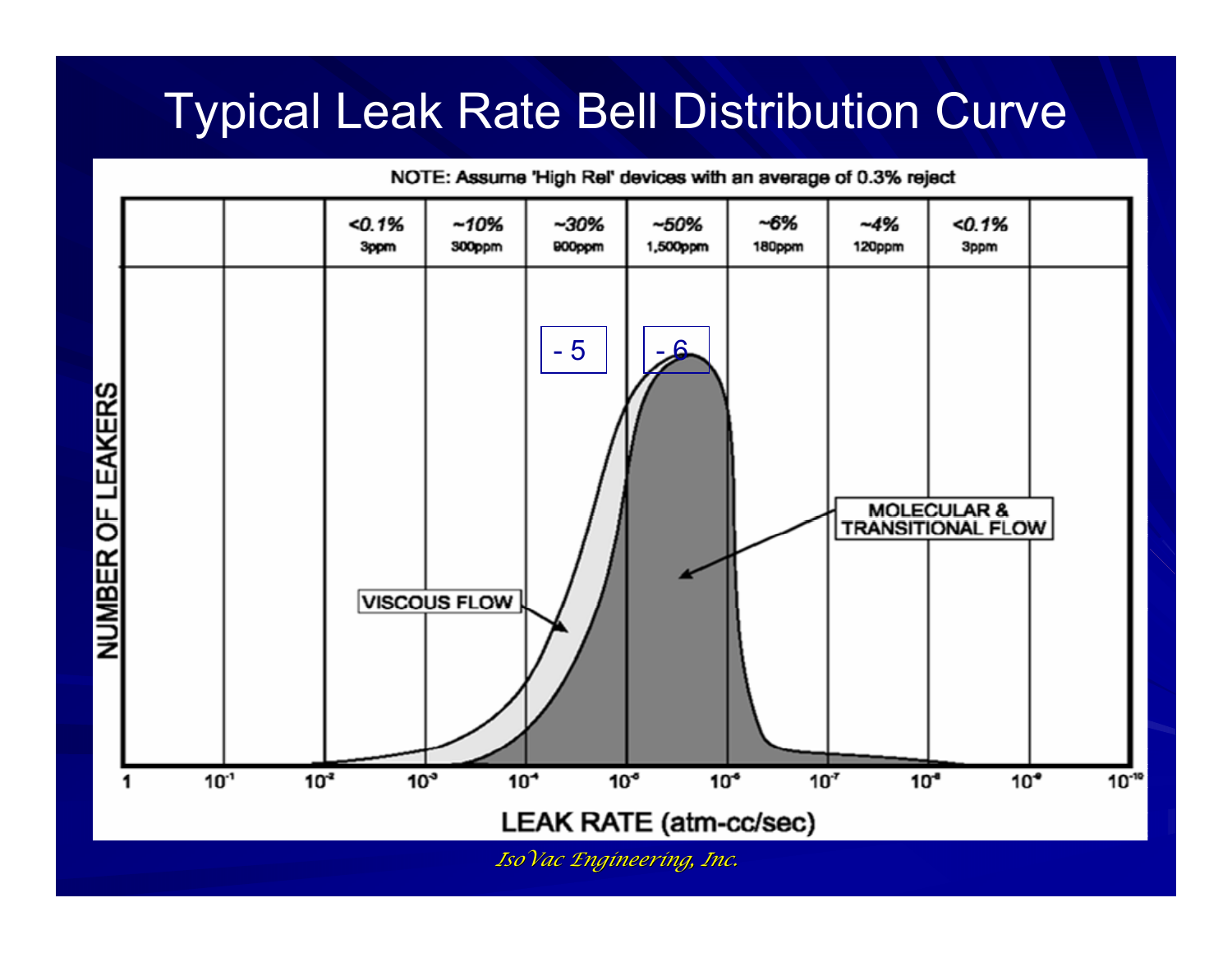## Typical Leak Rate Bell Distribution Curve

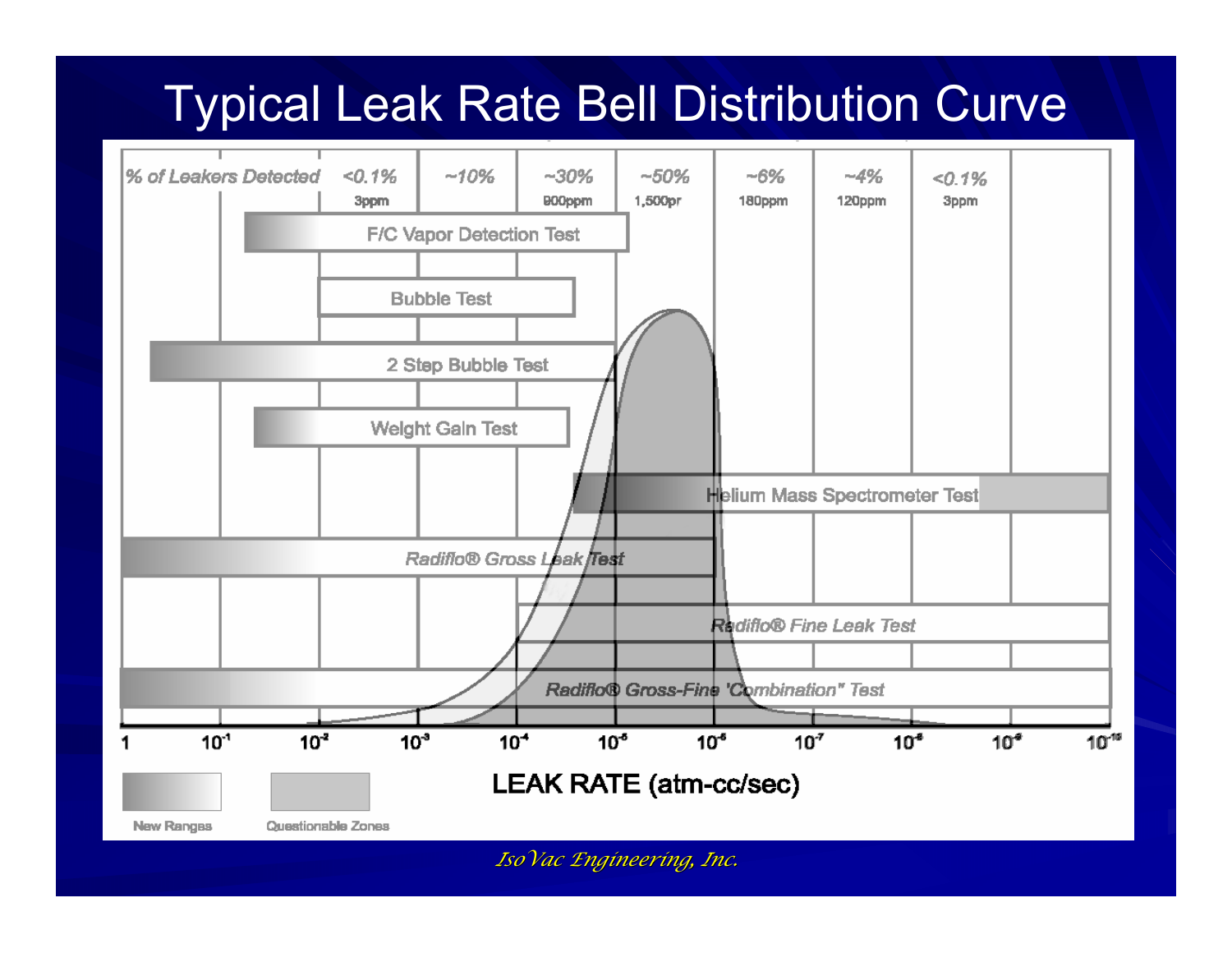**Theory**

The theory used here is based on an exponential equation that will show the transfer of one gas through a leak into a cavity, (which is void of that gas), at a rate based on the measured leak rate for that gas.

Since Oxygen and Water are of concern, we will use the leak rates in "Air" atm cc/sec.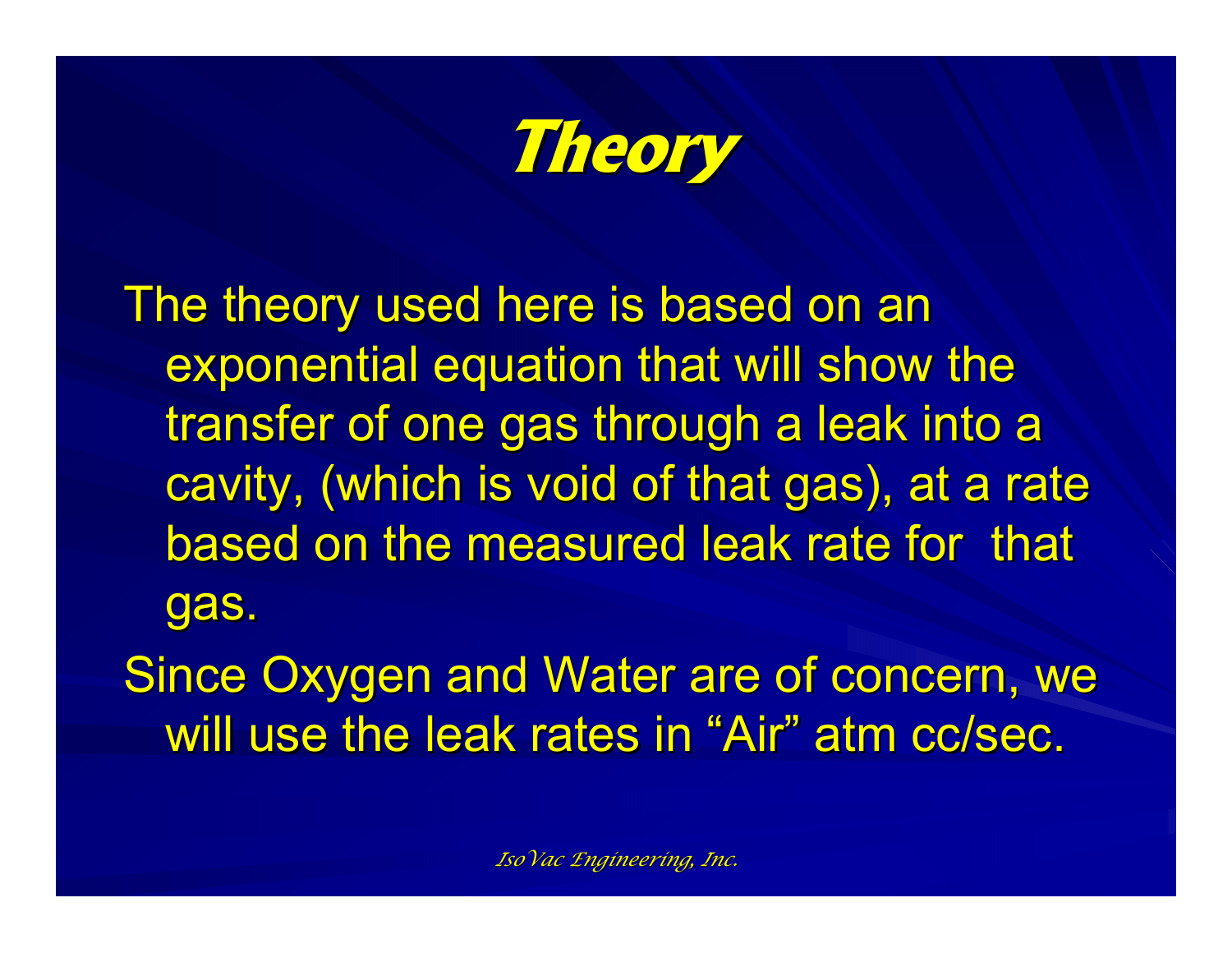

**Pt = Po e -kt**

**Where: Pt =Partial press O =Partial press O2 at time "t" at time "t" Po =Original partial press O Po =Original partial press O2k= leak rate (std cm leak rate (std cm3/s) cavity vol. cm<sup>3</sup> t = time in seconds t = time in seconds**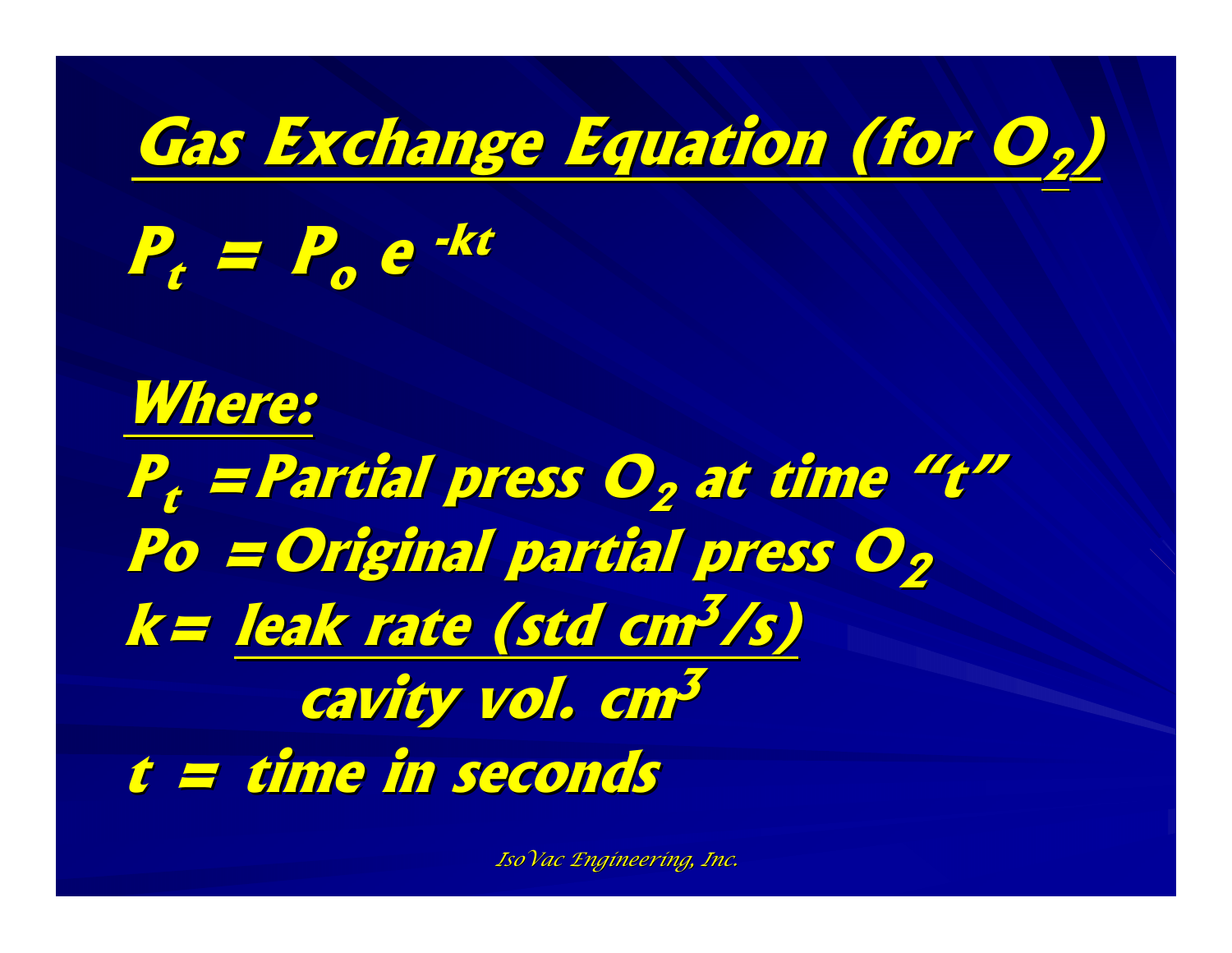# **Package Volume = 20 cc Package Volume = 20 cc Spec: 5 x 10 Spec: 5 x 10-8 (He) 1.8 x 10 8 (He) 1.8 x 10-8 (Air) 8 (Air)**

## **Rate of Exchange: Rate of Exchange:**

 $3\%$  1 year = 0.63% O2 0.099% H2O  $13\%$  5 years = 2.7% O2 0.43% H2O  $25\%$  10 years =  $5.2\%$  O2 0.8% H2O  $35\%$  15 years = 7.3% O2 1.16% H2O 44% 20 years =  $9.2\%$  O2  $1.5\%$  H2O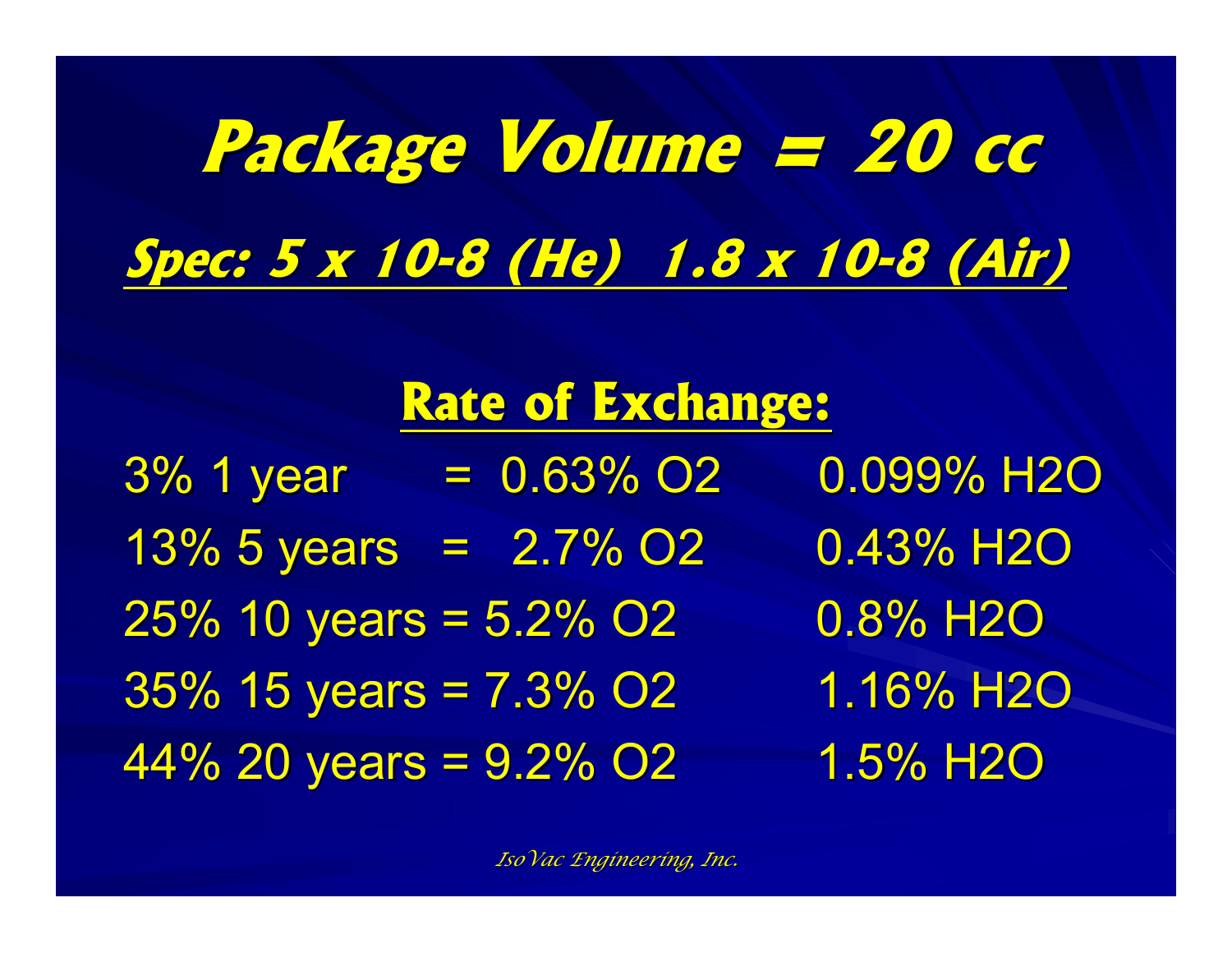# **Package Volume = 20 cc Package Volume = 20 cc Spec: 5 x 10 Spec: 5 x 10-8 (He) 1.8 x 10 8 (He) 1.8 x 10-8 (Air) 8 (Air)**

### **Options: 1 x 10-8He = 3.6 x 10-9Air**

- $1\%$  1 year = 0.21% O2 0.033% H2O
- $3\%$  5 years =  $0.63\%$  O2 0.099% H2O
- 6% 10 years =  $1.3\%$  O2 0.2% H2O
- $9\%$  15 years = 1.88% O2 0.297% H2O
- 11% 20 years =  $2.3\%$  O2 0.4% H2O
- 
-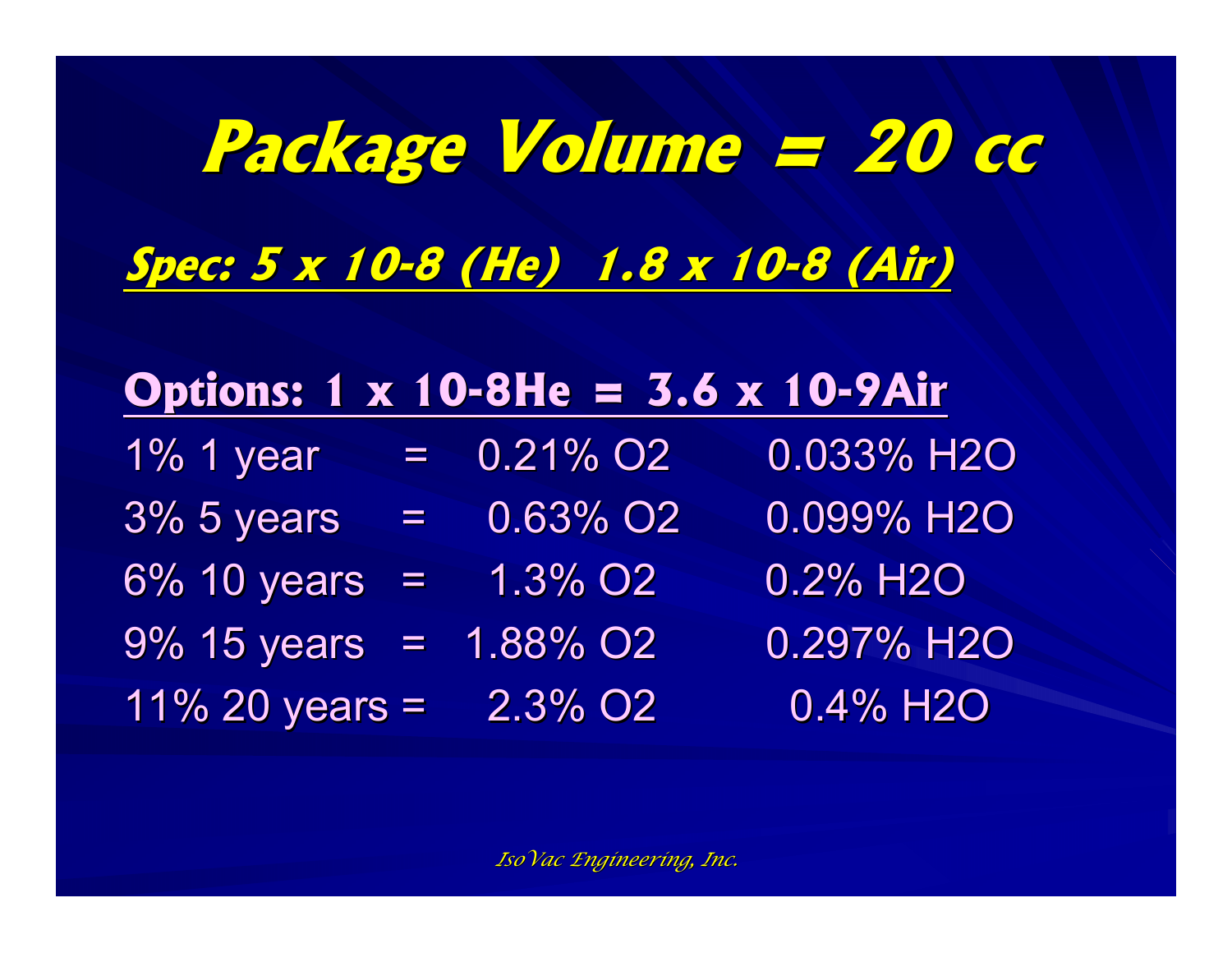# **Package Volume = 10cc Package Volume = 10cc Spec: 5 x 10 Spec: 5 x 10-8 (He) 1.8 x 10 8 (He) 1.8 x 10-8 (Air) 8 (Air)**

## **Rate of Exchange: Rate of Exchange:**

6% 1 year =  $1.3\%$ O<sub>2</sub> 0.2% H<sub>2</sub>O  $25\%$  5 years =  $5.2\%$  O<sub>2</sub>  $0.9\%$  H<sub>2</sub>O 44% 10years =  $9.2\%$  O<sub>2</sub>  $1.5\%$  H<sub>2</sub>O  $58\%$  15years = 12% O<sub>2</sub>  $1.9\%$   $H_{2}O$  $68\%$  20years = 14.2% O<sub>2</sub>  $2.2\%$  H<sub>2</sub>O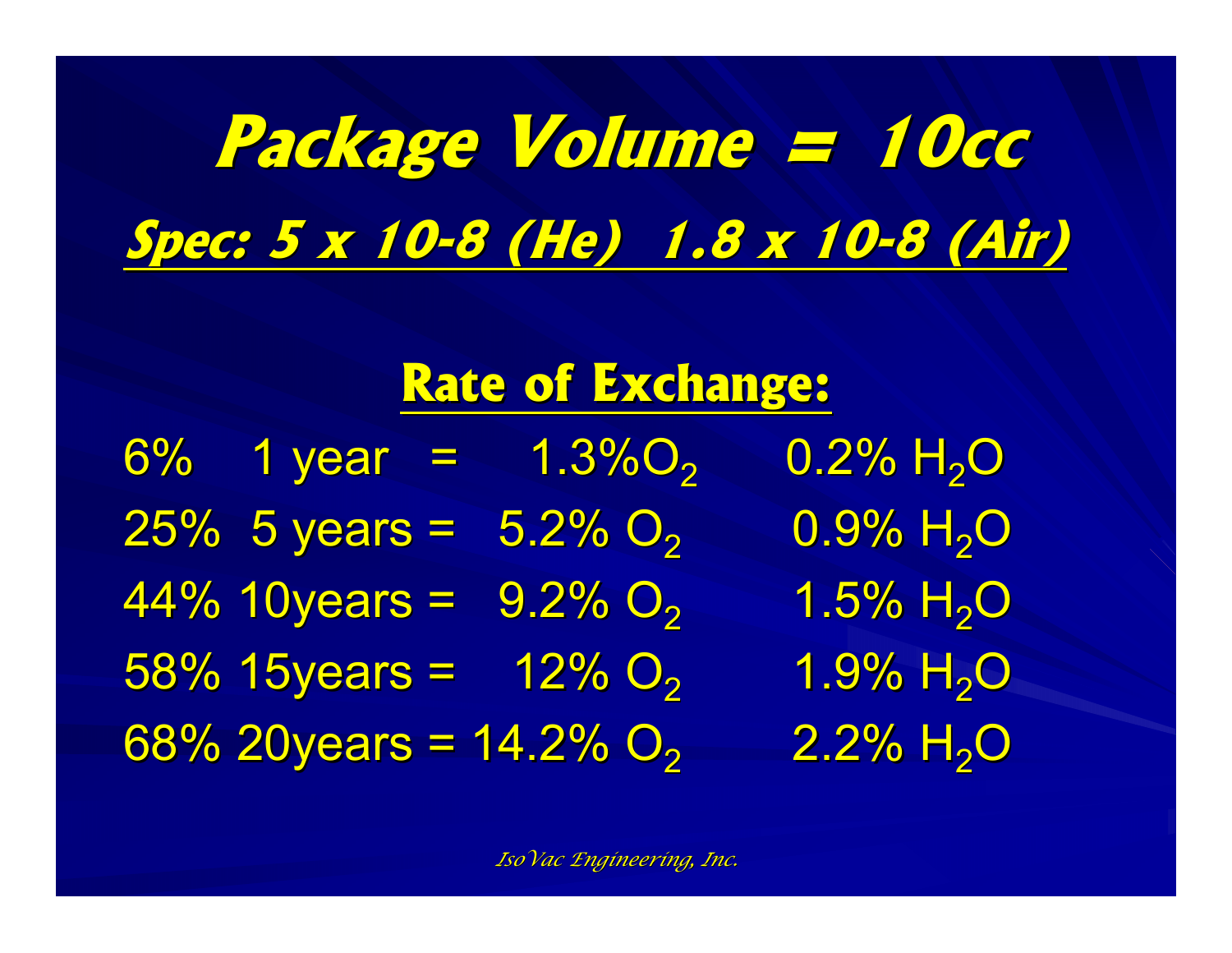# **Package Volume = 10 cc Package Volume = 10 cc Spec: 5 x 10 Spec: 5 x 10-8 (He) 1.8 x 10 8 (He) 1.8 x 10-8 (Air) 8 (Air)**

### **Options:** 1 x 10-8 He = 3.6 x 10-9 Air

| 2% 1 year           | $= 0.42\%$ O2           | 0.07% H <sub>2</sub> O |
|---------------------|-------------------------|------------------------|
| 6% 5 years<br>$=$ . | 1.3% O <sub>2</sub>     | 0.2% H <sub>2</sub> O  |
| 11% 10 years =      | 2.3% O <sub>2</sub>     | $0.4\%$ H2O            |
| $16\%$ 15 years =   | $3.34\%$ O <sub>2</sub> | 0.53% H <sub>2</sub> O |
| $21\%$ 20 years =   | 4.4% O <sub>2</sub>     | 0.7% H <sub>2</sub> O  |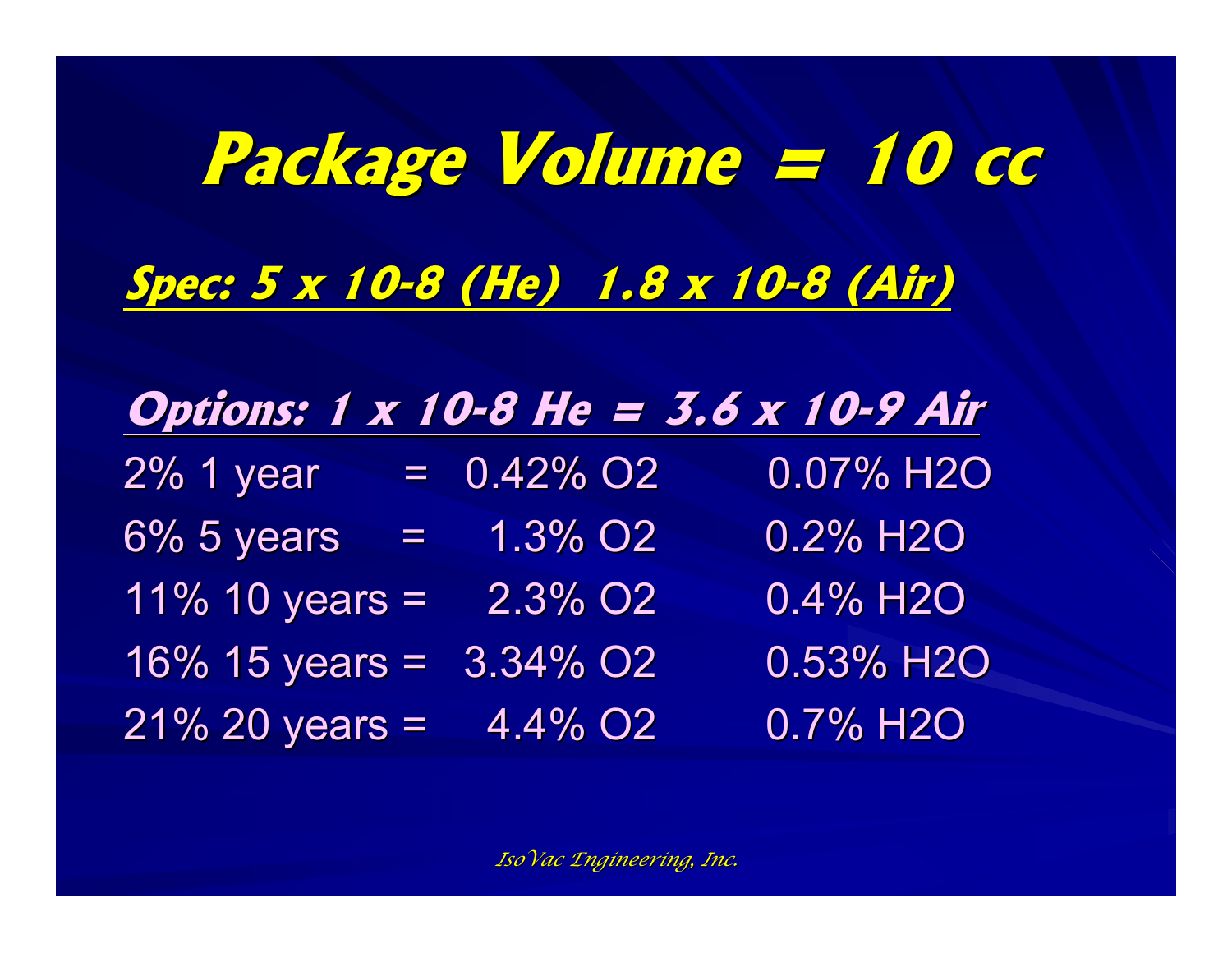# **Package Volume = 1 cc Package Volume = 1 cc Spec: 1 x 10 Spec: 1 x 10-8 (He) 3.6 x 10 8 (He) 3.6 x 10-9 (Air) 9 (Air)**

## **Rate of Exchange: Rate of Exchange:**

 $11\%$  1 year = 2.3% O2 0.4% H2O  $44\%$  5 years =  $9.2\%$  O2 1.5% H20 68% 10 years =  $14.2\%$  O2 2.2% H2O  $82\%$  15 years = 17.1 % O2 2.7% H<sub>20</sub>  $90\%$  20 years = 18.8% O2 3.0% H2O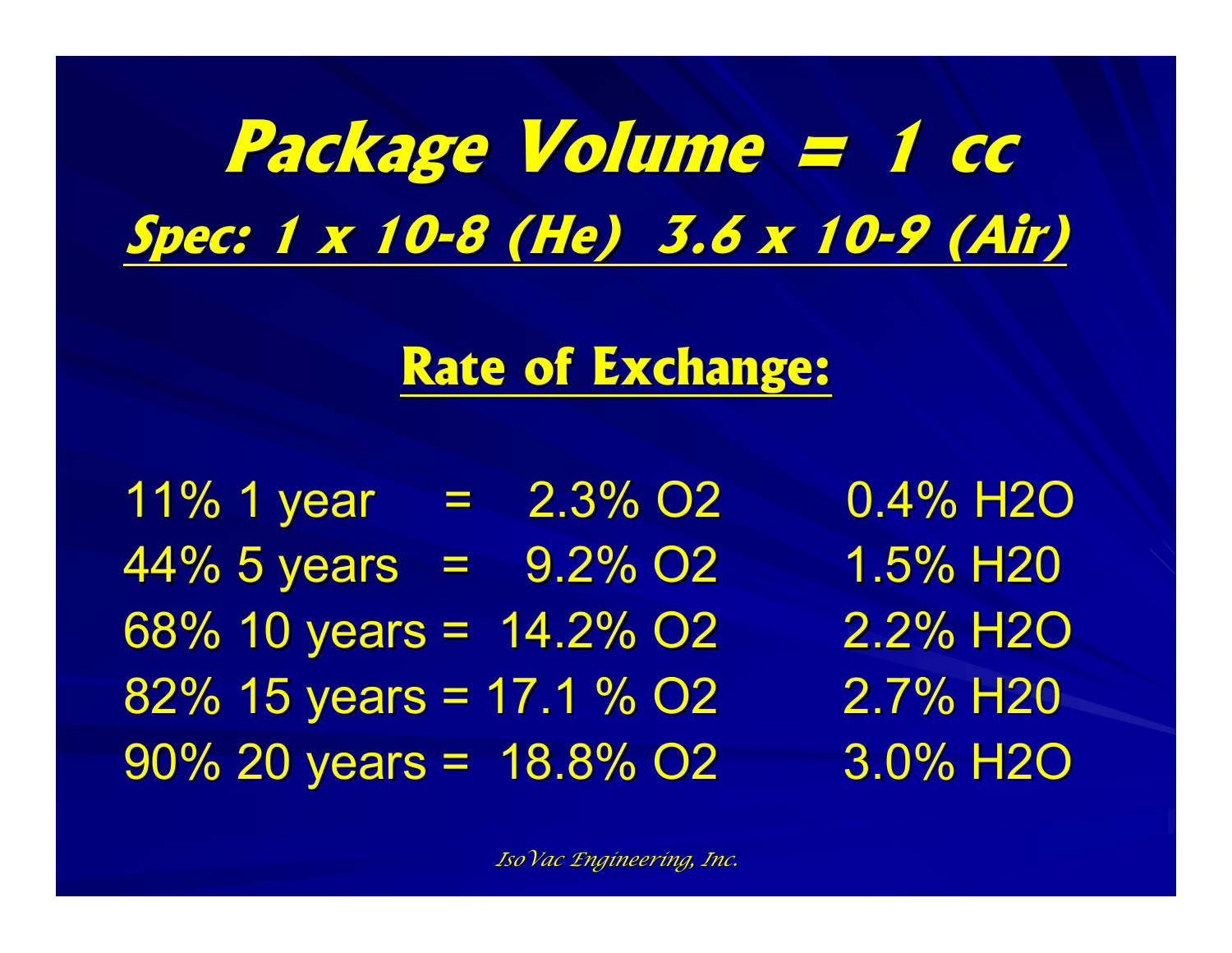**Spec: 1 x 10 Spec: 1 x 10-8 (He) 3.6 x 10 8 (He) 3.6 x 10-9 (Air) 9 (Air)**

#### **1 cc Option: 5 x 10 Option: 5 x 10-9He = 1.8 x 10 9He = 1.8 x 10-9 Air**

| $6\%$ 1 year               | $= 1.3\%$ O2 | 0.2% H <sub>2</sub> O |
|----------------------------|--------------|-----------------------|
| $25\%$ 5 years = 5.2% O2   |              | $0.8\%$ H2O           |
| 44% 10 years = $9.2\%$ O2  |              | 1.5% H2O              |
| 58% 15 years = $12\%$ O2   |              | 1.9% H <sub>2</sub> O |
| 68% 20 years = $14.2\%$ O2 |              | 2.2% H <sub>2</sub> O |

#### **1 cc Option: 1 x 10 cc Option: 1 x 10-9He 3.6 x 10 9He 3.6 x 10-10 Air**

| $2\%$ 1 year              | $= 0.42\%$ O2   | 0.07% H2O                |
|---------------------------|-----------------|--------------------------|
| 6% 5 years = $1.3\%$ O2   |                 | $0.2\%$ H <sub>2</sub> O |
| 11% 10 years =            | <u> 2.3% O2</u> | $0.4\%$ H <sub>2</sub> O |
| $16\%$ 15 years = 3.3% O2 |                 | $0.53\%$ H2O             |
| $21\%$ 20 years = 4.4% O2 |                 | $0.7\%$ H <sub>2</sub> O |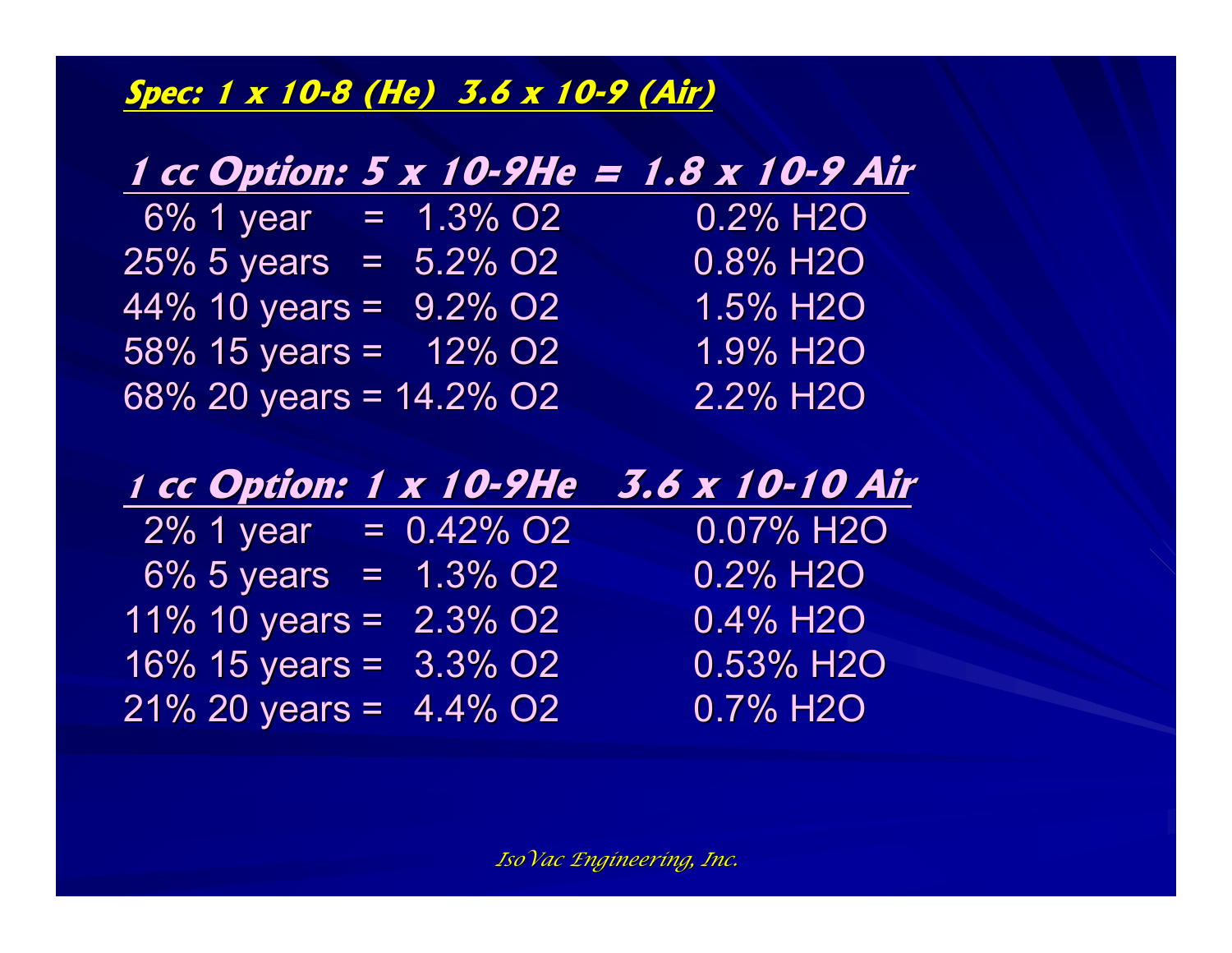|                                                   |                      | Package Volume 0.5 cc                |
|---------------------------------------------------|----------------------|--------------------------------------|
|                                                   |                      | Spec: 1 x 10-8 (He) 3.6 x 10-9 (Air) |
| $21\%$ 1 year = 4.4% O2                           |                      | 0.7% H <sub>2</sub> O                |
| $\frac{68\%}{5 \text{ years}} = \frac{14.2\%}{2}$ |                      | $\overline{2.2\%}$ H <sub>2</sub> O  |
| $90\%$ 10 years = 18.8% O2                        |                      | <b>3.0% H2O</b>                      |
| $97\%$ 15 years = $20.3\%$ O2                     |                      | 3.2% H <sub>2</sub> O                |
| Option: 5 x 10-9 He 1.8 x 10-9 Air                |                      |                                      |
| $11\%$ 1 year = $2.3\%$ O2                        |                      | 0.4% H2O                             |
| $44\% 5 \text{ years} = 9.2\% O2$                 |                      | 1.5% H <sub>2O</sub>                 |
| 68% 10 years = $14.2\%$ O2                        |                      | 2.2% H <sub>2</sub> O                |
| $82\%$ 15 years = 17.1% O2                        |                      | 2.7% H <sub>2</sub> O                |
| $90\%$ 20 years =                                 | 18.8% O <sub>2</sub> | 3.0% H <sub>2</sub> O                |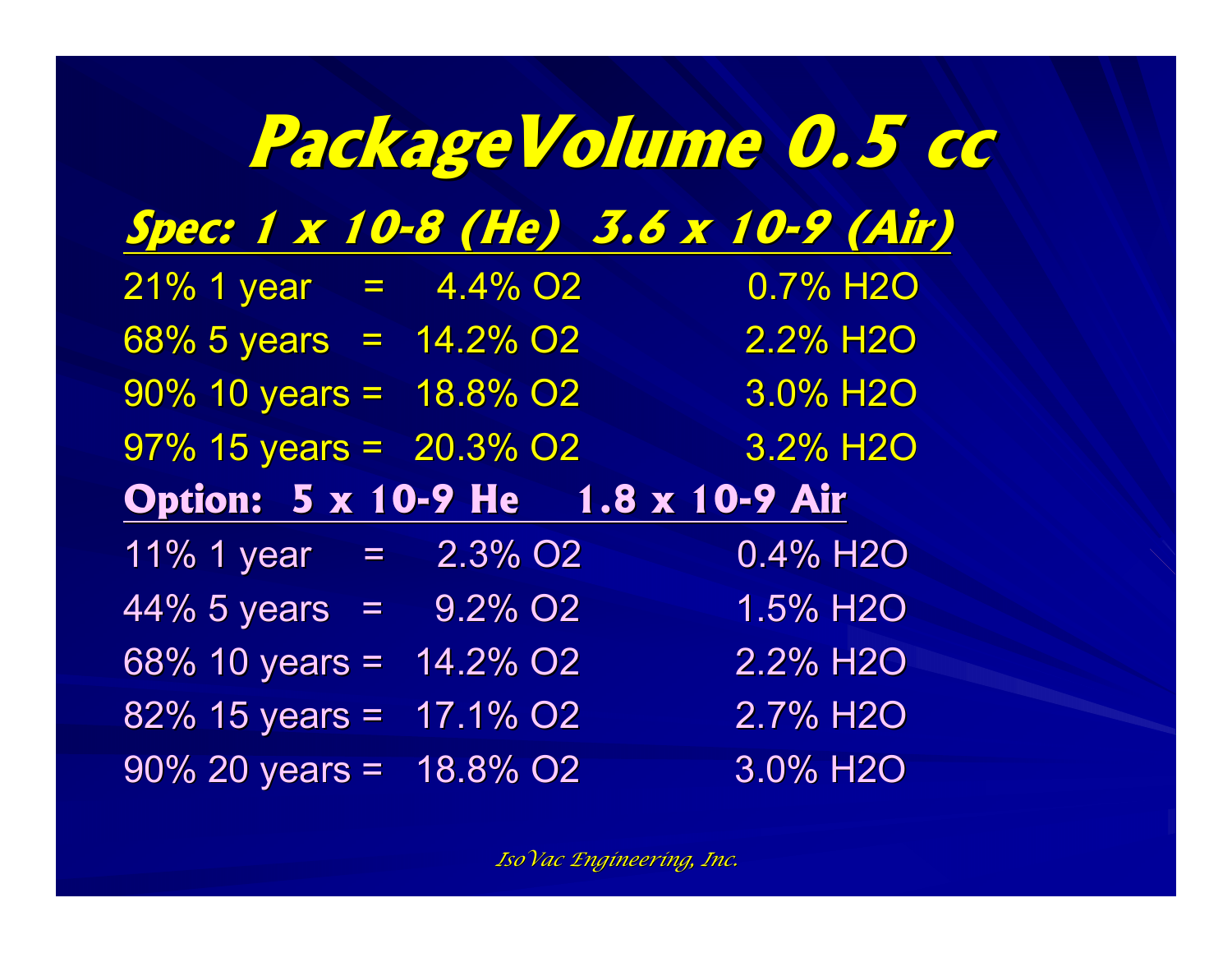#### **0.5cc spec: 1 x 10 0.5cc spec: 1 x 10-8 (He) 3.6 x 10 8 (He) 3.6 x 10-9 (Air) 9 (Air) 0.5 cc Option: 1 x 10-9 He 3.6 x 10-10 Air**

 $3\%$  1 year = 0.6% O2 0.099% H2O 11% 5 years =  $2.3\%$  O2 0.4% H2O 21% 10 years =  $4.4\%$  O2 0.7% H2O 29% 15 years =  $6.1\%$  O2 0.96% H2O  $37\%$  20 years =  $7.7\%$  O2  $1.2\%$  H2O

#### **0.5 cc Op 0.5 cc Option: 5 x 10 tion: 5 x 10-10 He 1.8 x 10 10 He 1.8 x 10-10 Air**

| $2\%$ 1 year = 0.42% O2   |                      | 0.07% H2O               |
|---------------------------|----------------------|-------------------------|
| $6\%$ 5 years =           | $1.3\%$ O2           | 0.2% H <sub>2</sub> O   |
| 11% 10 years =            | <u>2.</u> 3% O2      | 0.4% H <sub>2</sub> O   |
| $16\%$ 15 years =         | 3.34% O <sub>2</sub> | 0.53% H2O               |
| $21\%$ 20 years = 4.4% O2 |                      | $0.7\%$ H <sub>2O</sub> |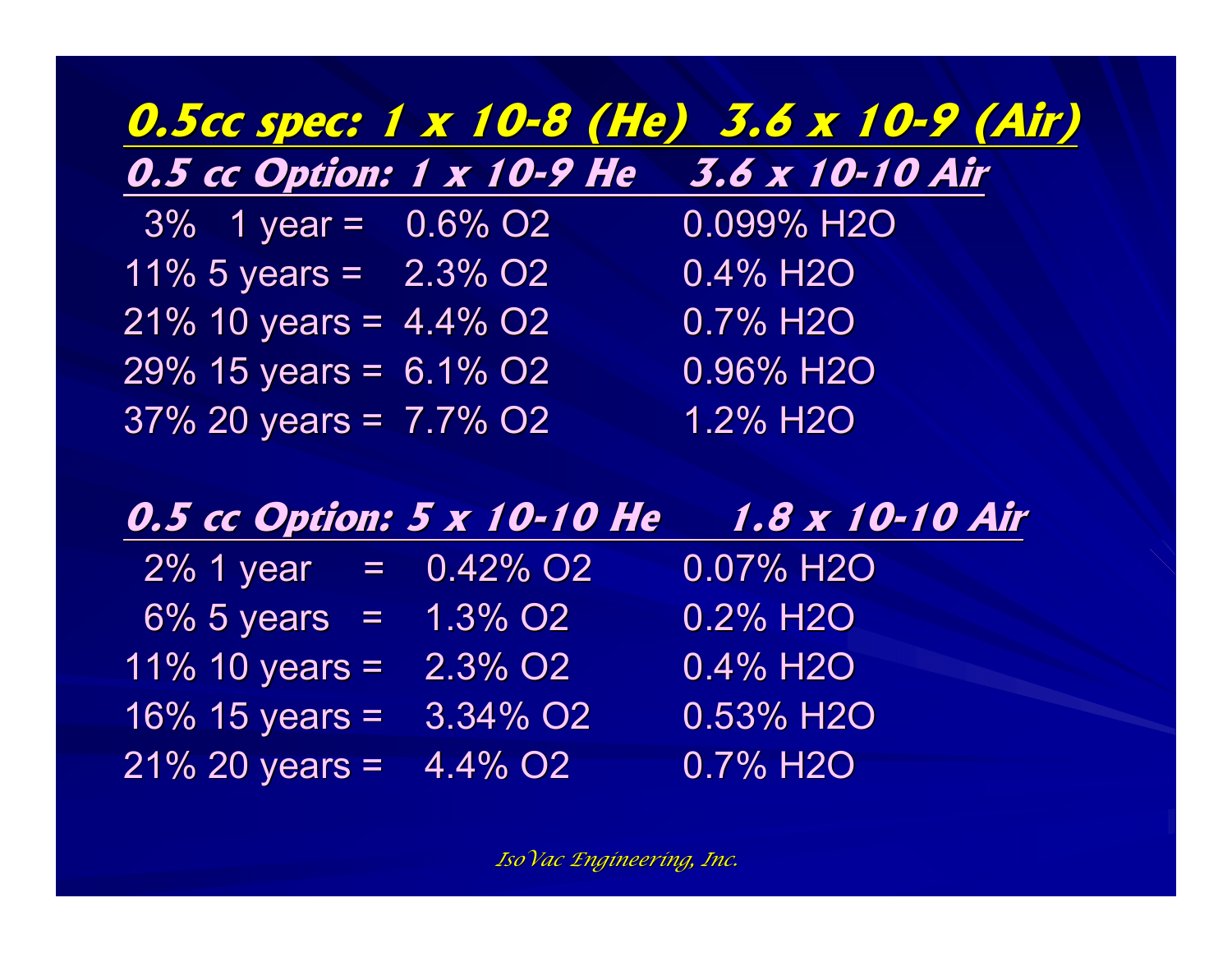# **Package Volume 0.1 cc Package Volume 0.1 cc**

**Spec: 1 x 10 Spec: 1 x 10-8 (He) 3.6 x 10 8 (He) 3.6 x 10-9 (Air) 9 (Air)** 68% 1 years =  $14.2\%$  O2 2.2% H2O 99% 4 years =  $20.7\%$  O2 3.27% H2O

|                        | 0.1 cc Option: 5 x 10-9He 1.8 x 10-9 Air |  |
|------------------------|------------------------------------------|--|
| 43% 1 year = 9% O2     | 1.4% H2O                                 |  |
| 95% 5 years = 19.9% O2 | 3.14% H2O                                |  |

| 0.1 cc Option: 1 x 10-9He 3.6 x 10-10 Air |                     |                       |
|-------------------------------------------|---------------------|-----------------------|
| 11% 1 year =                              | 2.3% O <sub>2</sub> | 0.4% H <sub>2</sub> O |
| $44\%$ 5 years = 9.2% O2                  |                     | 1.5% H <sub>2</sub> O |
| 68% 10 years = $14.2\%$ O2                |                     | 2.2% H <sub>2</sub> O |
| $82\%$ 15 years = 17.1% O2                |                     | 2.7% H2O              |
| $90\%$ 20 years = 18.8% O2                |                     | 3.0% H2O              |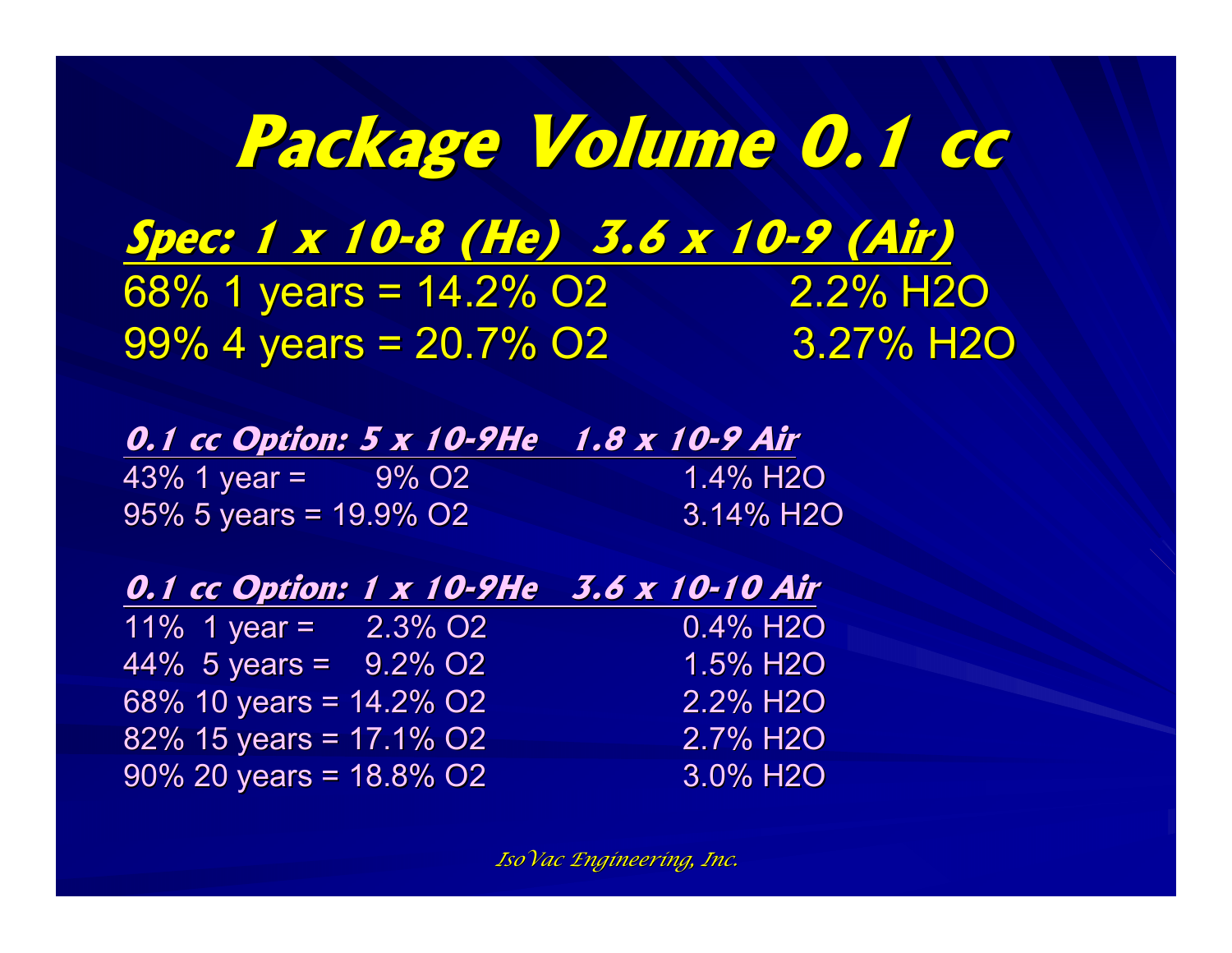# **Package Volume 0.1 cc Package Volume 0.1 cc Spec: 1 x 10 Spec: 1 x 10-8 (He) 3.6 x 10 8 (He) 3.6 x 10-9 (Air) 9 (Air)**

| <b>Option: 5 x 10-10He</b> 1.8 x 10-10 Air |                 |                          |
|--------------------------------------------|-----------------|--------------------------|
| $6\%$ 1 year =                             | <u>1.3% O2/</u> | $0.2\%$ H <sub>2</sub> O |

| $0/0$ 1 you –              | I .U /U UZ             | U.Z 70 I IZU          |  |
|----------------------------|------------------------|-----------------------|--|
| $25\%$ 5 years =           | 5.2% O <sub>2</sub>    | 0.8% H2O              |  |
| $44\%$ 10 years =          | $9.2\%$ O <sub>2</sub> | 1.5% H2O              |  |
| $57\%$ 15 years = 11.9% O2 |                        | 1.9% H2O              |  |
| 68% 20 years = $14.2\%$ O2 |                        | 2.2% H <sub>2</sub> O |  |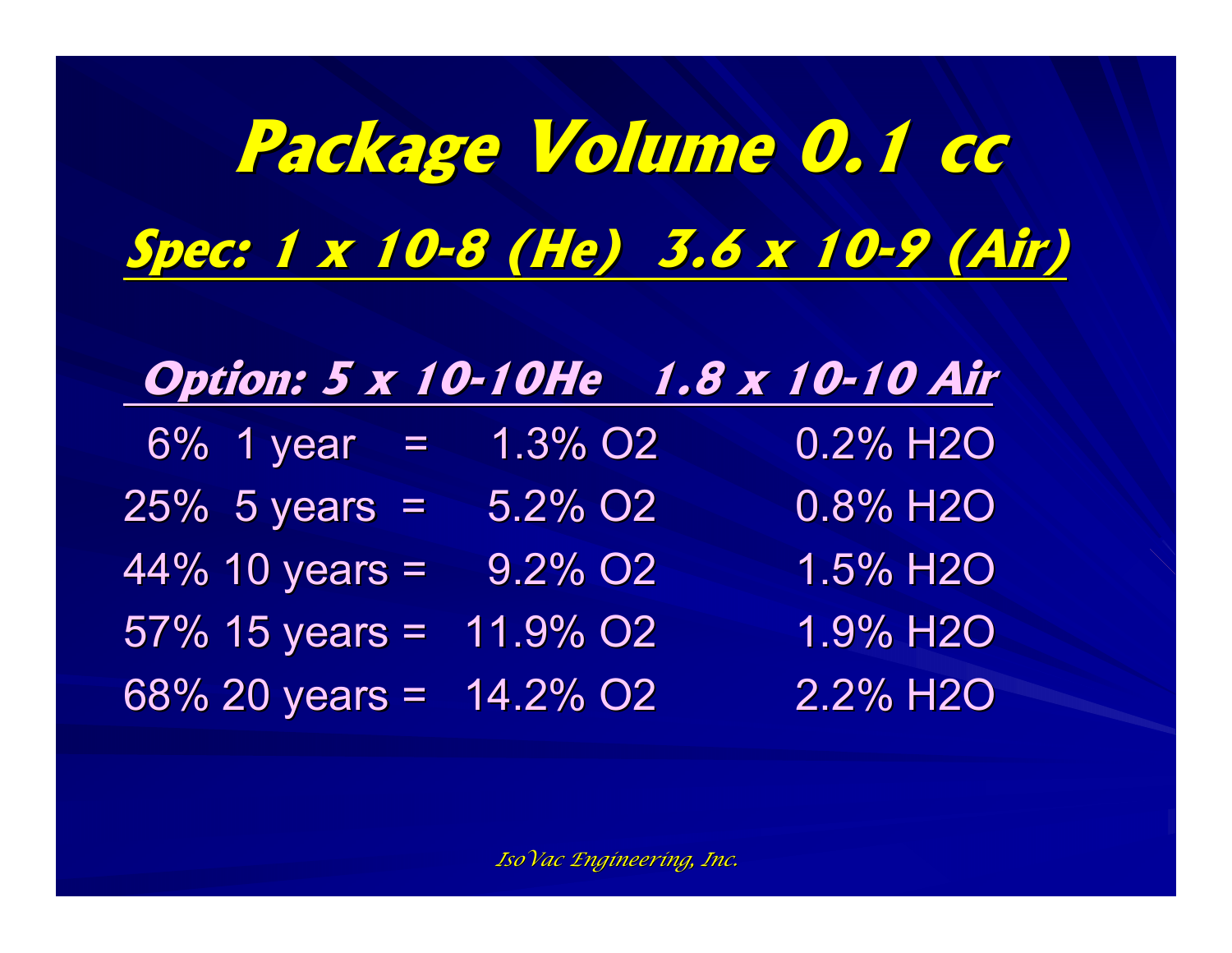|                                      | Package Volume 0.05 cc |                        |
|--------------------------------------|------------------------|------------------------|
| Spec: 1 x 10-8 (He) 3.6 x 10-9 (Air) |                        |                        |
| $43\%$ 90 days = $9\%$ O2            |                        | 1.4% H2O               |
| $67\%$ 6 months = $14\%$ O2          |                        | 2.2% H <sub>2</sub> O  |
| $90\%$ 1 year = 18.8% O2             |                        | 3.0% H <sub>2</sub> O  |
| 99% 2 years = 20.7% O2               |                        | 3.27% H <sub>2</sub> O |
| Option: 5 x 10-9He 1.8 x 10-9 Air    |                        |                        |
| $68\%$ 1 year =                      | 14.2% O <sub>2</sub>   | 2.2% H2O               |
| $90\%$ 2 years =                     | 18.8% O <sub>2</sub>   | 3.0% H2O               |
| $97\%$ 3 years =                     | 20.3% O <sub>2</sub>   | 3.2% H <sub>2O</sub>   |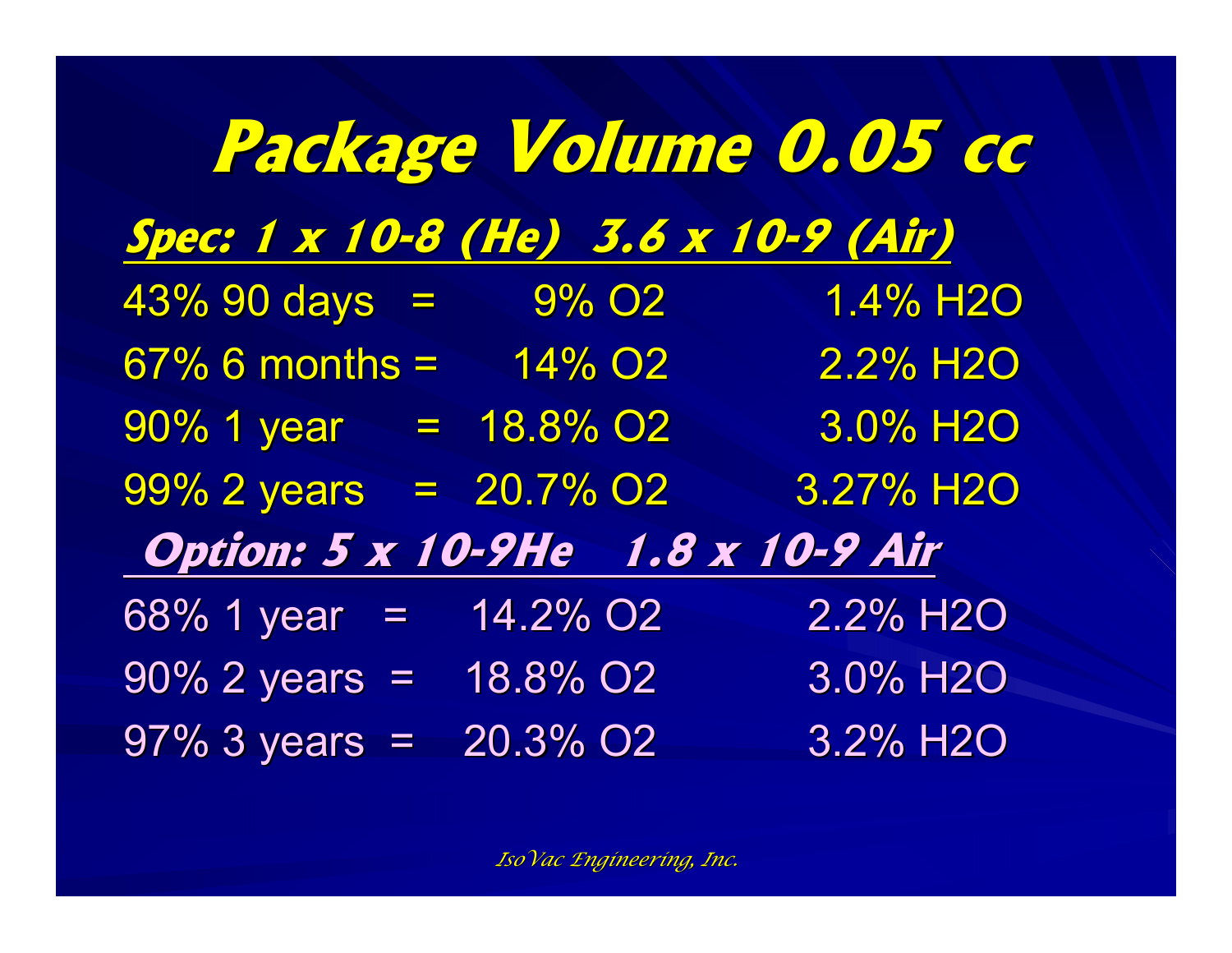#### **0.05 cc Spec: 1 x 10 0.05 cc Spec: 1 x 10-8 (He) 3.6 x 10 8 (He) 3.6 x 10-9 (Air)**

| Option: 1 x 10-9He 3.6 x 10-10 Air                 |  |                       |
|----------------------------------------------------|--|-----------------------|
| $21\%$ 1 year = $4.4\%$ O2                         |  | 0.7% H2O              |
| $\overline{68\%}$ 5 years = $\overline{14.2\%}$ O2 |  | 2.2% H2O              |
| $90\%$ 10 years = 18.8% O2                         |  | 3.0% H2O              |
| $97\%$ 15 years = 20.3% O2                         |  | 3.2% H2O              |
| <b>Option: 5 x 10-10He</b> 1.8 x 10-10 Air         |  |                       |
| 11% 1 year = $2.3\%$ O2                            |  | 0.4% H <sub>2O</sub>  |
| $\frac{44\%}{5 \text{ years}} = 9.2\%$ O2          |  | 1.5% H2O              |
| 68% 10 years = 14.2% O2                            |  | 2.2% H <sub>2</sub> O |
| 82% 15 years = 17.1% O2                            |  | 2.7% H <sub>2O</sub>  |
| $90\%$ 20 years = 18.8% O2                         |  | 3.0% H2O              |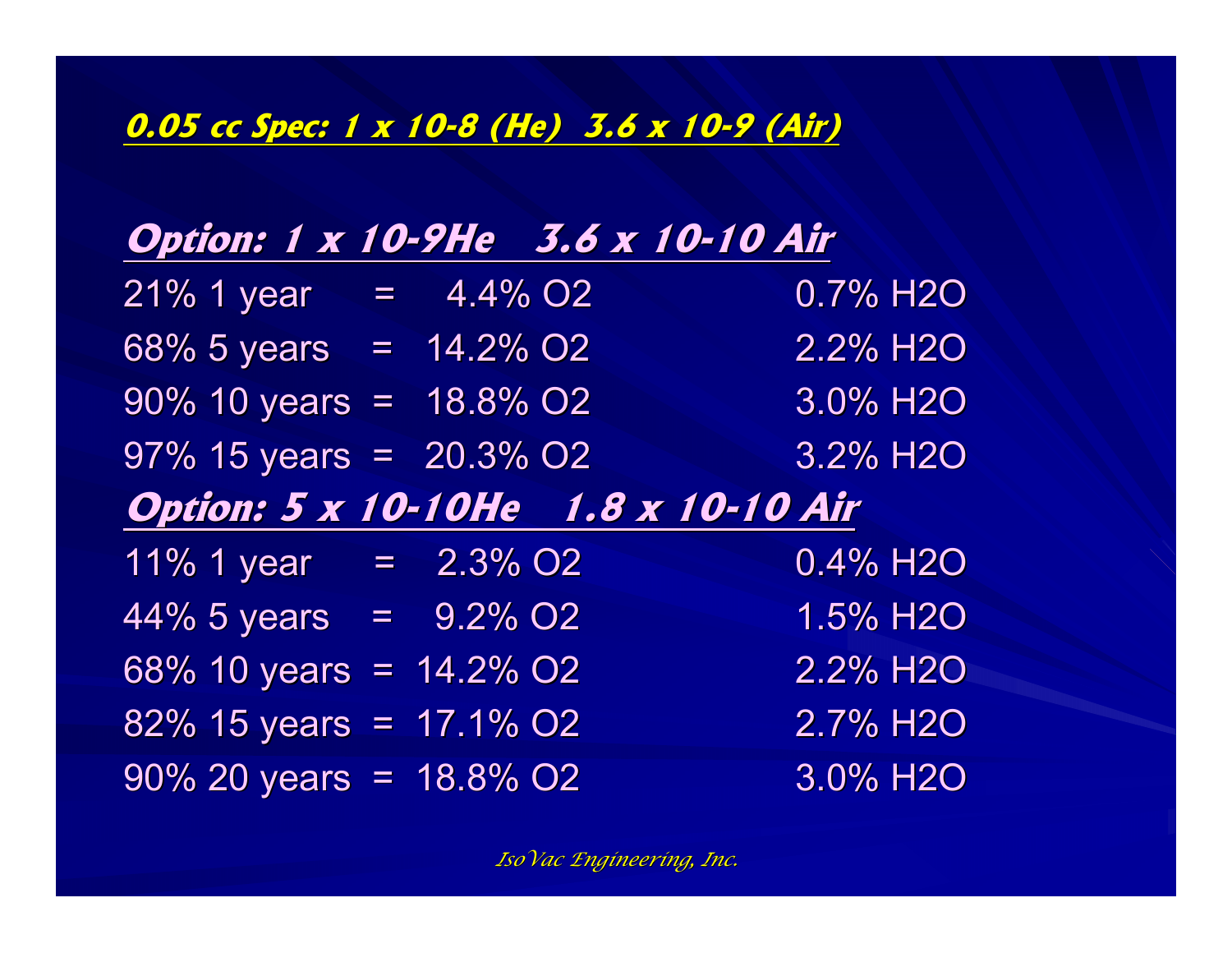#### **0.05 cc Spec: 1 x 10 0.05 cc Spec: 1 x 10-8 (He) 3.6 x 10 8 (He) 3.6 x 10-9 (Air) 9 (Air)**

## **Option: 1 x 10-10He 3.6 x 10-11 Air**

 $3\%$  1 year = 0.63% O2 0.099% H2O  $11\%$  5 years = 2.3% O2 0.4% H2O  $21\%$  10 years = 4.4% O2 0.7% H2O  $29\%$  15 years = 6.1% O2 0.96% H2O  $37\%$  20 years =  $7.7\%$  O2 1.2% H20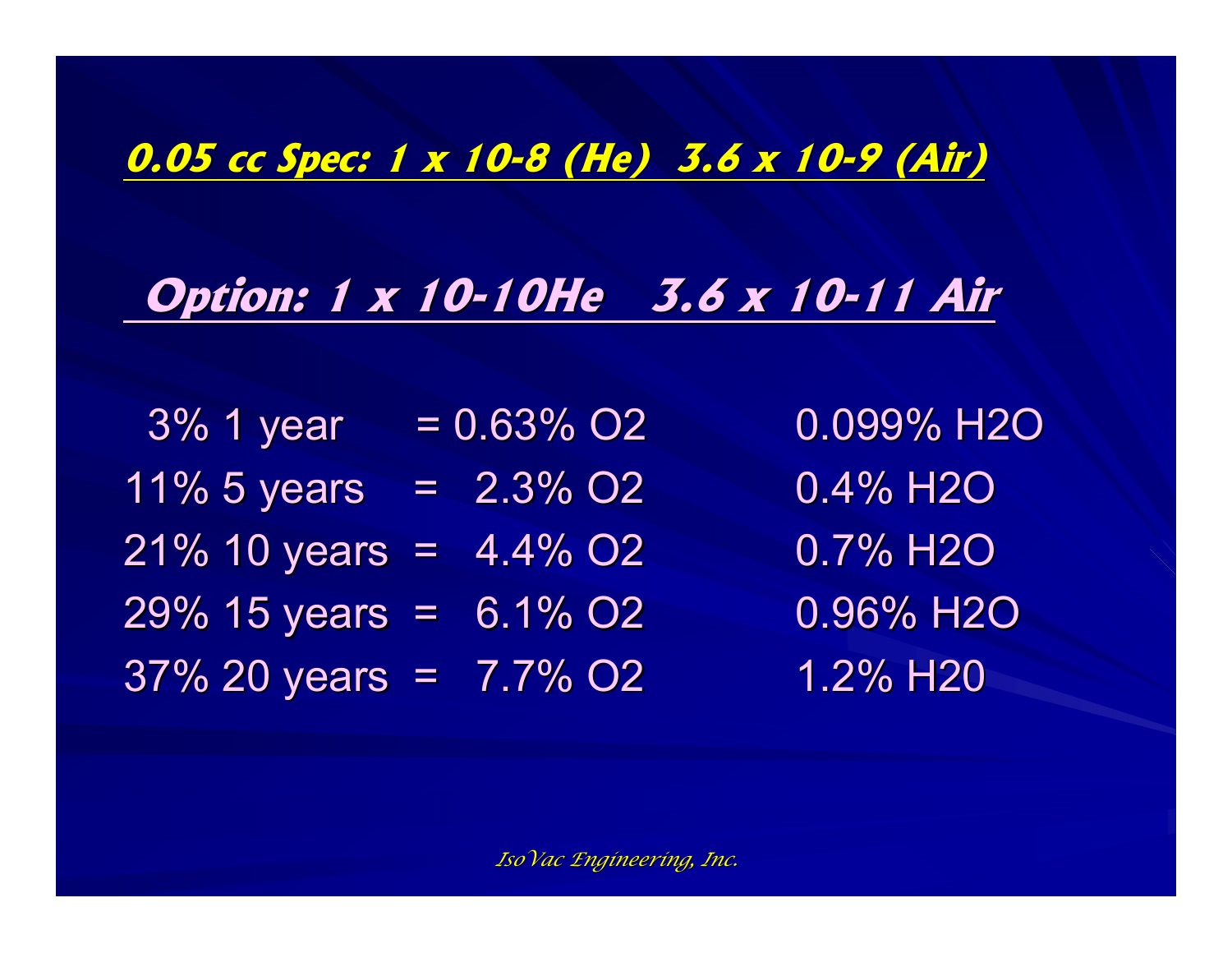|                                      |                      | Package Volume > 0.01 cc |
|--------------------------------------|----------------------|--------------------------|
| Spec: 1 x 10-8 (He) 3.6 x 10-9 (Air) |                      |                          |
| $61\%30 \text{ days} =$              | 12.7% O <sub>2</sub> | 2.0% H <sub>2</sub> O    |
| $85\%$ 60 days =                     | 17.8% O <sub>2</sub> | 2.8% H <sub>2</sub> O    |
| $94\%$ 90 days =                     | 19.7% O <sub>2</sub> | 3.1% H <sub>20</sub>     |

#### **Option: 5 x 10-9He 1.8 x 10-9 Air**

| $61\%$ 60 days = 12.7% O2    |  | 2.0% H2O        |
|------------------------------|--|-----------------|
| $75\%$ 90 days = $15.7\%$ O2 |  | <b>2.5% H2O</b> |
| $94\%$ 6 months = 19.7% O2   |  | <b>3.1% H2O</b> |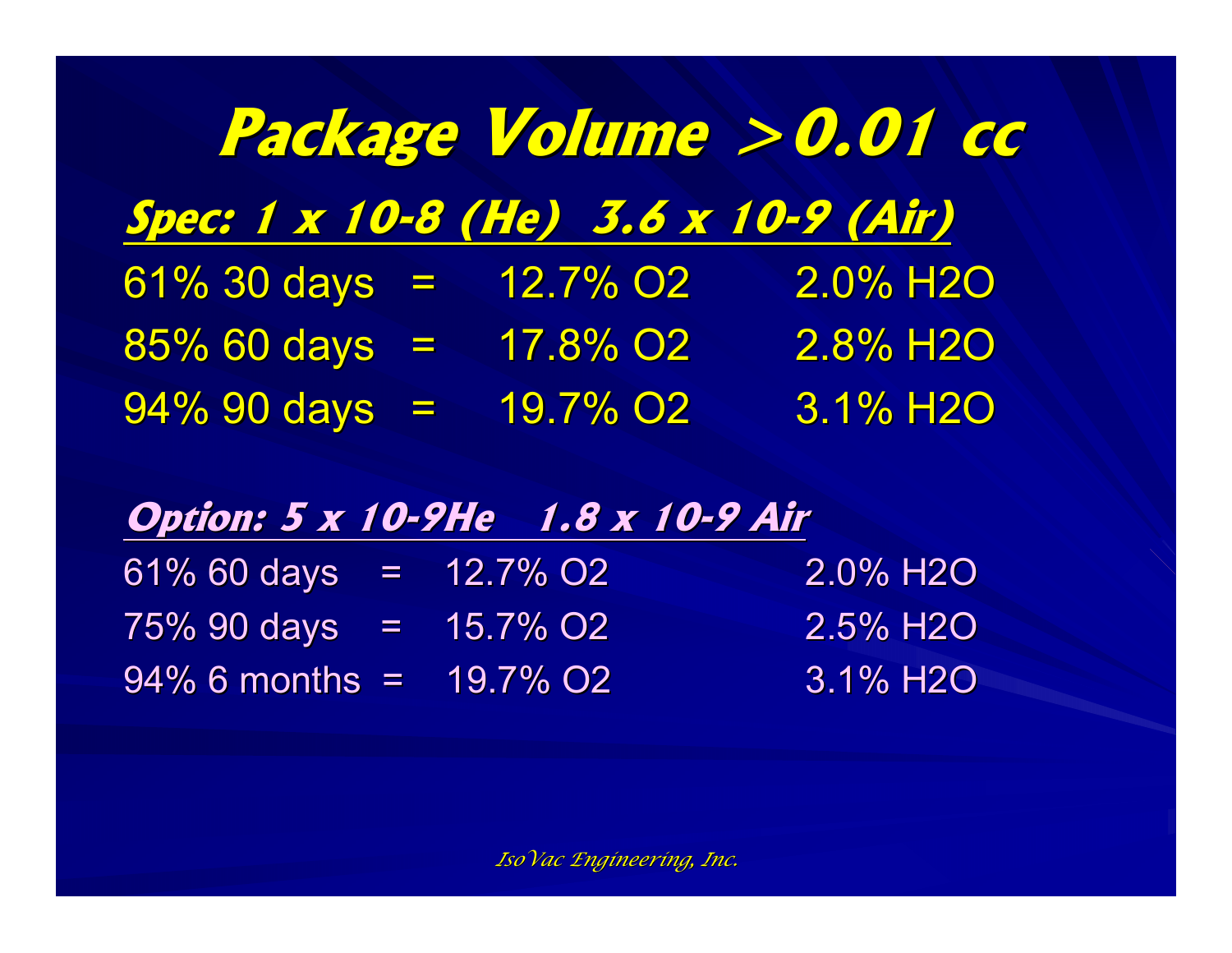#### **>0.01 cc Spec: 1 x 10 >0.01 cc Spec: 1 x 10-8 (He) 3.6 x 10 8 (He) 3.6 x 10-9 (Air) 9 (Air)**

|  | Option: 1 x 10-9He 3.6 x 10-10 Air |
|--|------------------------------------|
|  |                                    |

| 25% 90 days                  | $=$ $-$ | $5.2\%$ $\overline{O2}$    | 0.83% H2O             |
|------------------------------|---------|----------------------------|-----------------------|
| 43% 6 months                 |         | $= 9\% O2$                 | 1.4% H2O              |
| 68% 1 year                   |         | $= 14.2\%$ O2              | 2.2% H <sub>2</sub> O |
| $97\%$ 3 years = $20.3\%$ O2 |         |                            | 3.2% H <sub>2</sub> O |
|                              |         | <b>Option: 5 x 10-10He</b> | 1.8 x 10-10 Air       |
| 44% 1 year                   |         | $= 9.2\%$ O2               | 1.5% H2O              |
| $94\%$ 4 years = 19.7% O2    |         |                            | 3.1% H <sub>2</sub> O |
|                              |         | Option: 1 x 10-10He        | 3.6 x 10-11 Air       |
| $11\%$ 1 year =              |         | 2.3% O <sub>2</sub>        | 0.4% H2O              |
| $44\% 5 \text{ years} =$     |         | $9.2\%$ O2                 | 1.5% H2O              |
| 68% 10 years = $14.2\%$ O2   |         |                            | 2.2% H <sub>2</sub> O |
| $83\%$ 15 years =            |         | 17.4% O <sub>2</sub>       | 2.7% H <sub>2</sub> O |
| $90\%$ 20 years =            |         | 18.8% O <sub>2</sub>       | 3.0% H <sub>2</sub> O |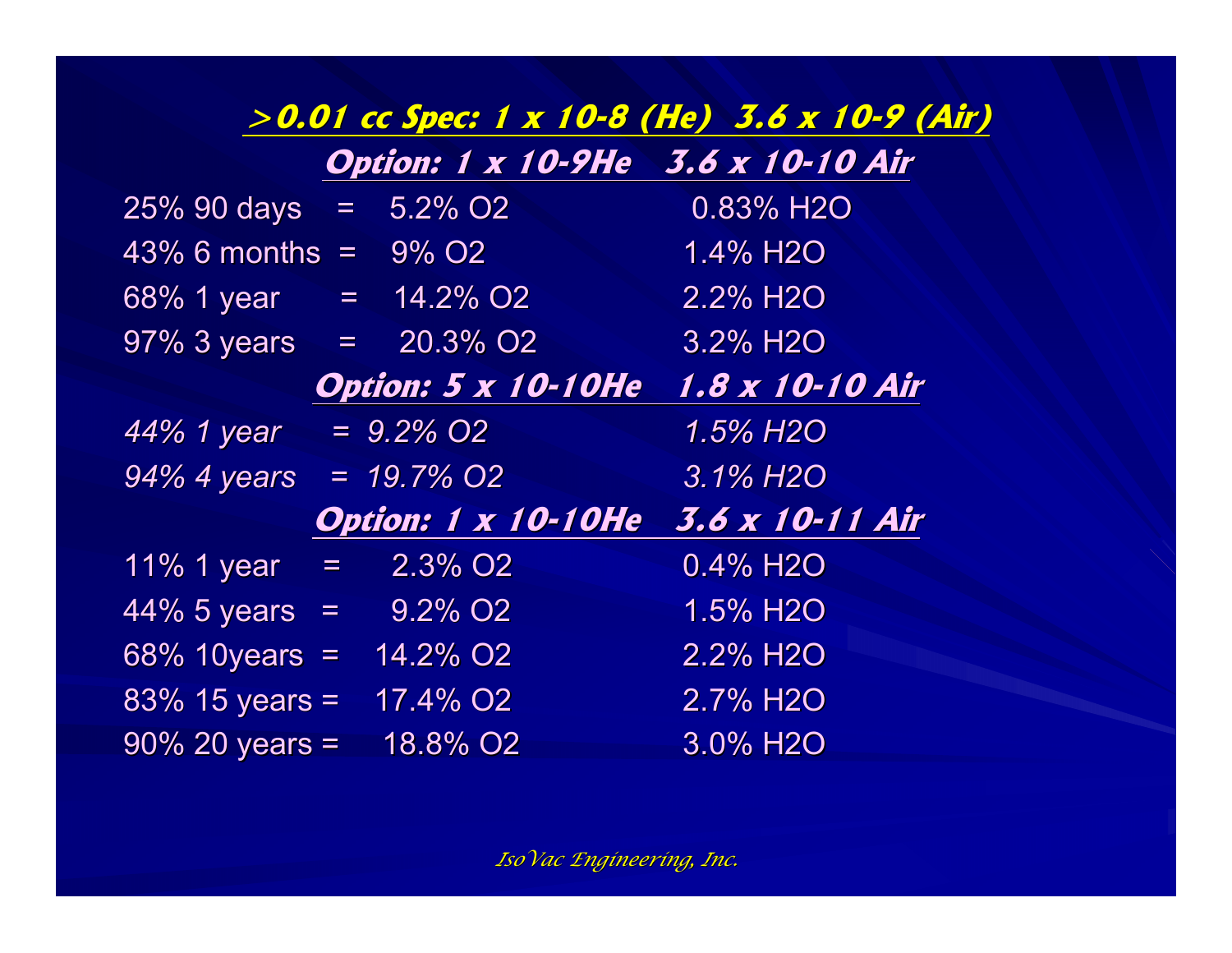|                                       |               | Package Volume < 0.01 cc             |
|---------------------------------------|---------------|--------------------------------------|
|                                       |               | Spec: 5 x 10-9 (He) 1.8 x 10-9 (Air) |
| $15\%$ 10 days = $3.1\%$ 02 0.5% H2O  |               |                                      |
| 61% 60 days = 12.7% 02 2.0% H2O       |               |                                      |
| $94\%$ 6 months = $19.7\%$ O2         |               | 3.1% H <sub>2</sub> O                |
| Option: 1 x 10-9He 3.6 x 10-10 Air    |               |                                      |
| 43% 6 months = 9% O2                  |               | 1.4% H2O                             |
| 68% 1 year = 14.2% O2                 |               | 2.2% H2O                             |
| $90\%$ 2 years = $18.8\%$ O2 3.0% H2O |               |                                      |
| 97% 3 years                           | $= 20.3\%$ O2 | 3.2% H2O                             |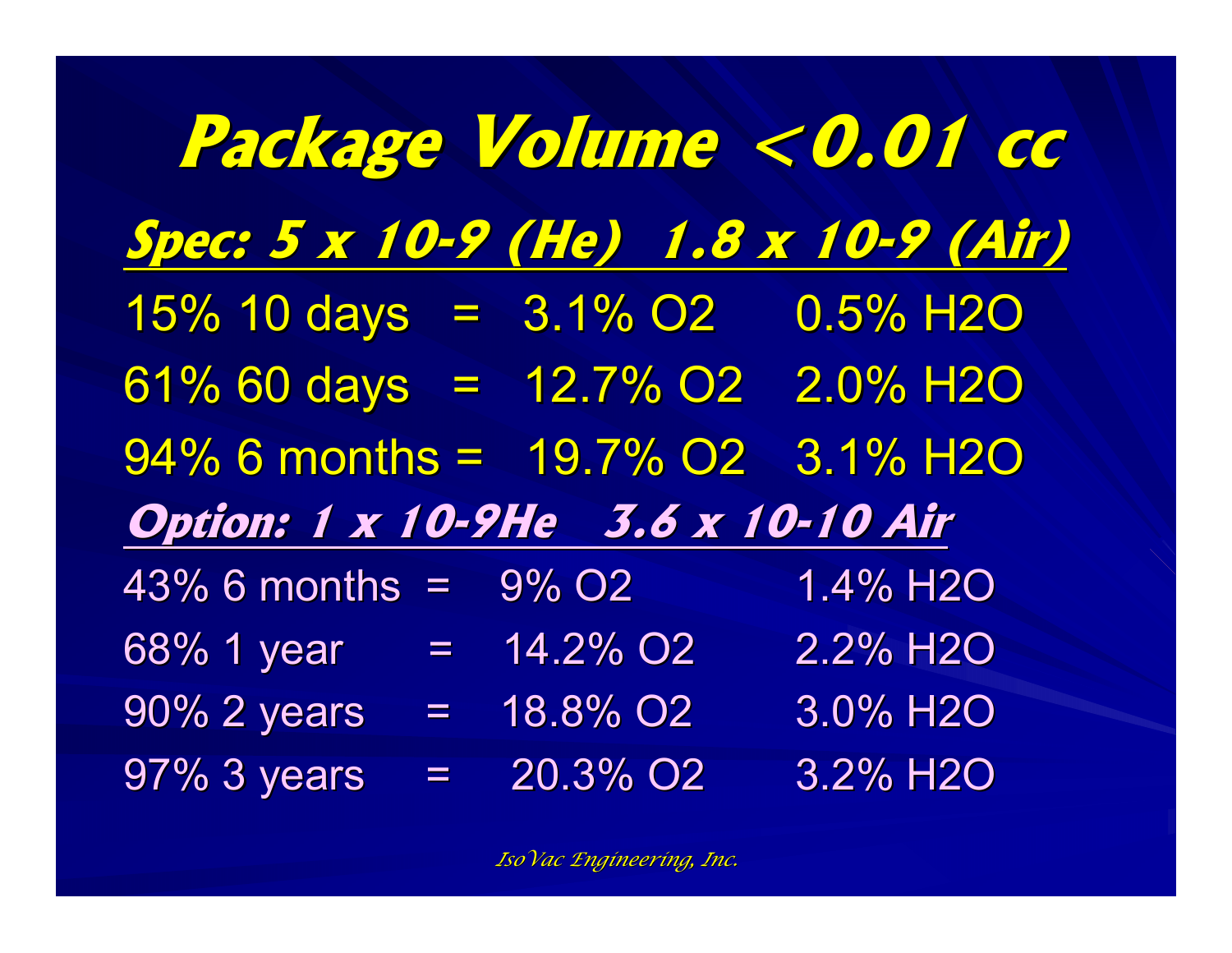#### **<0.01 cc Spec: 1 x 10 <0.01 cc Spec: 1 x 10-8 (He) 3.6 x 10 8 (He) 3.6 x 10-9 (Air) 9 (Air)**

|                                    |                             | <b>Option: 5 x 10-10 He</b> 1.8 x 10-10 Air |
|------------------------------------|-----------------------------|---------------------------------------------|
| $\sqrt{44\% 1}$ year = $9.2\%$ O2  |                             | 1.5% H2O                                    |
| $95\% 5 \text{ years} = 19.9\% O2$ |                             | 3.1% H2O                                    |
|                                    | <b>Option: 1 x 10-10 He</b> | 3.6 x 10-11 Air                             |
| 11% 1 year                         | $= 2.3\%$ O2                | 0.4% H2O                                    |
| $44\% 5 \text{ years} = 9.2\% O2$  |                             | 1.5% H2O                                    |
| 68% 10 years                       | $= 14.2\%$ O2               | 2.2% H2O                                    |
| 82% 15 years                       | $= 17.1\%$ O2               | 2.7% H2O                                    |
| $90\%$ 20 years = 18.8% O2         |                             | 3.0% H2O                                    |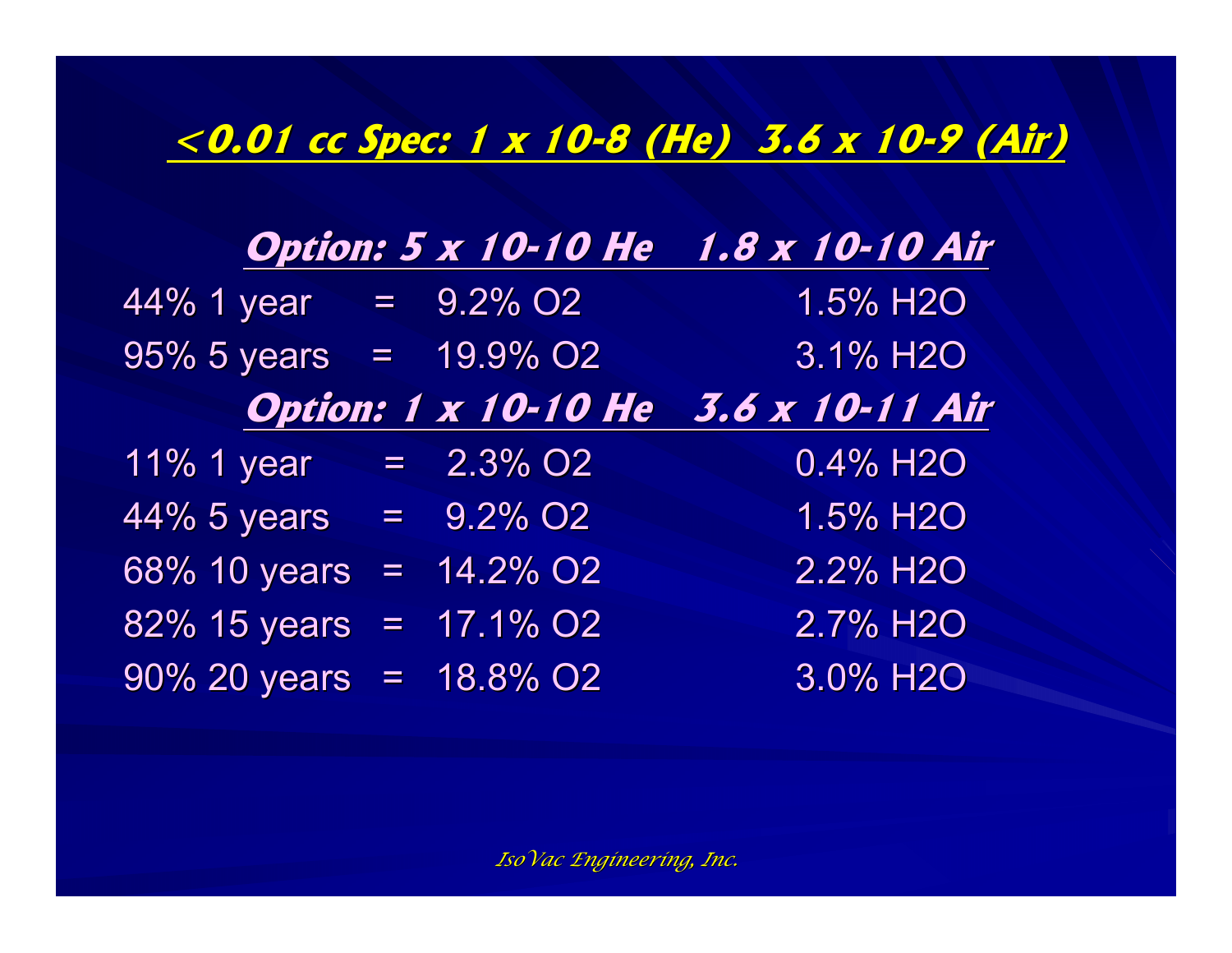#### **<0.01 cc Spec: 1 x 10 <0.01 cc Spec: 1 x 10-8 (He) 3.6 x 10 8 (He) 3.6 x 10-9 (Air) 9 (Air)**

|                               | <b>Option: 5 x 10-11 He</b> | 1.8 x 10-11 Air       |
|-------------------------------|-----------------------------|-----------------------|
| $\sqrt{6\%}$ 1 year = 1.3% O2 |                             | 0.2% H <sub>2</sub> O |
| $25\%$ 5 years = $5.2\%$ O2   |                             | 0.8% H2O              |
| $44\%$ 10 years = $9.2\%$ O2  |                             | 1.5% H2O              |
| $57\%$ 15 years = 11.9% O2    |                             | 1.9% H2O              |
| $68\%$ 20 years =             | 14.2% O <sub>2</sub>        | 2.2% H <sub>2</sub> O |
|                               |                             |                       |
|                               | <b>Option: 1 x 10-11 He</b> | 3.6 x 10-12 Air       |
| $2\%$ 1 year = $0.4\%$ O2     |                             | 0.07% H2O             |
| $6\% 5 \text{ years} =$       | $1.3\%$ O2                  | 0.2% H <sub>2O</sub>  |
| $11\%$ 10 years = $2.3\%$ O2  |                             | 0.4% H2O              |
| $16\%$ 15 years = 3.3% O2     |                             | 0.53% H2O             |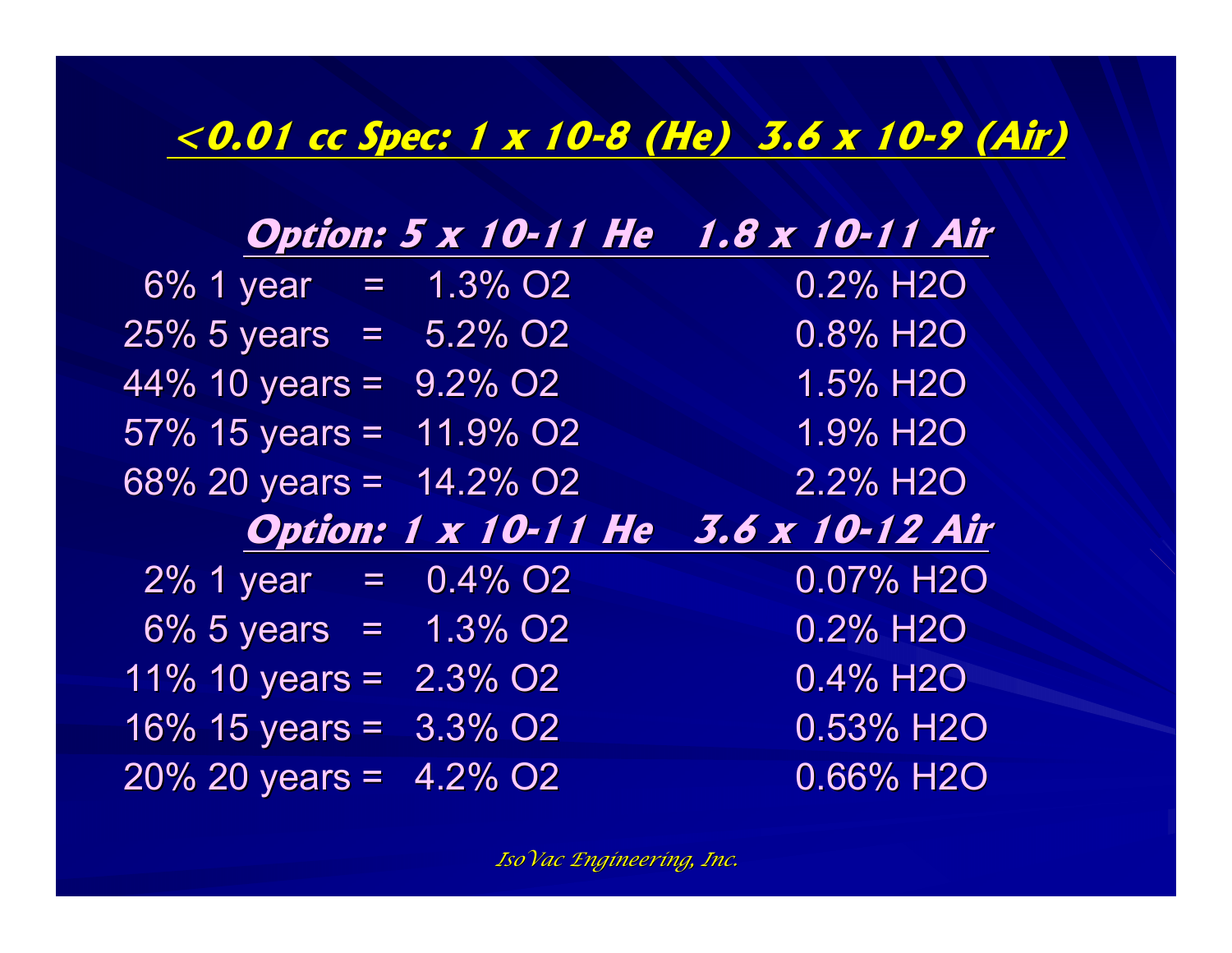|                                                               | Package Volume 0.005 cc                     |                          |  |
|---------------------------------------------------------------|---------------------------------------------|--------------------------|--|
| Spec: 5 x 10-9 (He) 1.8 x 10-9 (Air)                          |                                             |                          |  |
| 61% $30 \text{ days} = 12.7\% \text{ O2} = 2.0\% \text{ H2O}$ |                                             |                          |  |
| $96\%$ 90 days = 20.1% O2 3.2% H2O                            |                                             |                          |  |
|                                                               | Option: 1 x 10-9 He 3.6 x 10-10 Air         |                          |  |
| $43\%$ 90 days = $9\%$ O2                                     |                                             | 1.4% H2O                 |  |
| $67\%$ 6 months = $14\%$ O2                                   |                                             | 2.2% H2O                 |  |
| $90\%$ 1 year = 18.8% O2                                      |                                             | 3.0% H <sub>2</sub> O    |  |
|                                                               | <b>Option: 5 x 10-10 He</b> 1.8 x 10-10 Air |                          |  |
| $43\%$ 6 months = $9\%$ O2                                    |                                             | $1.4\%$ H2O              |  |
| $\overline{68\%}$ 1 year = 14.2% O2                           |                                             | $2.2\%$ H2O              |  |
| $97\%$ 3 years = $20.3\%$ O2                                  |                                             | $3.2\%$ H <sub>2</sub> O |  |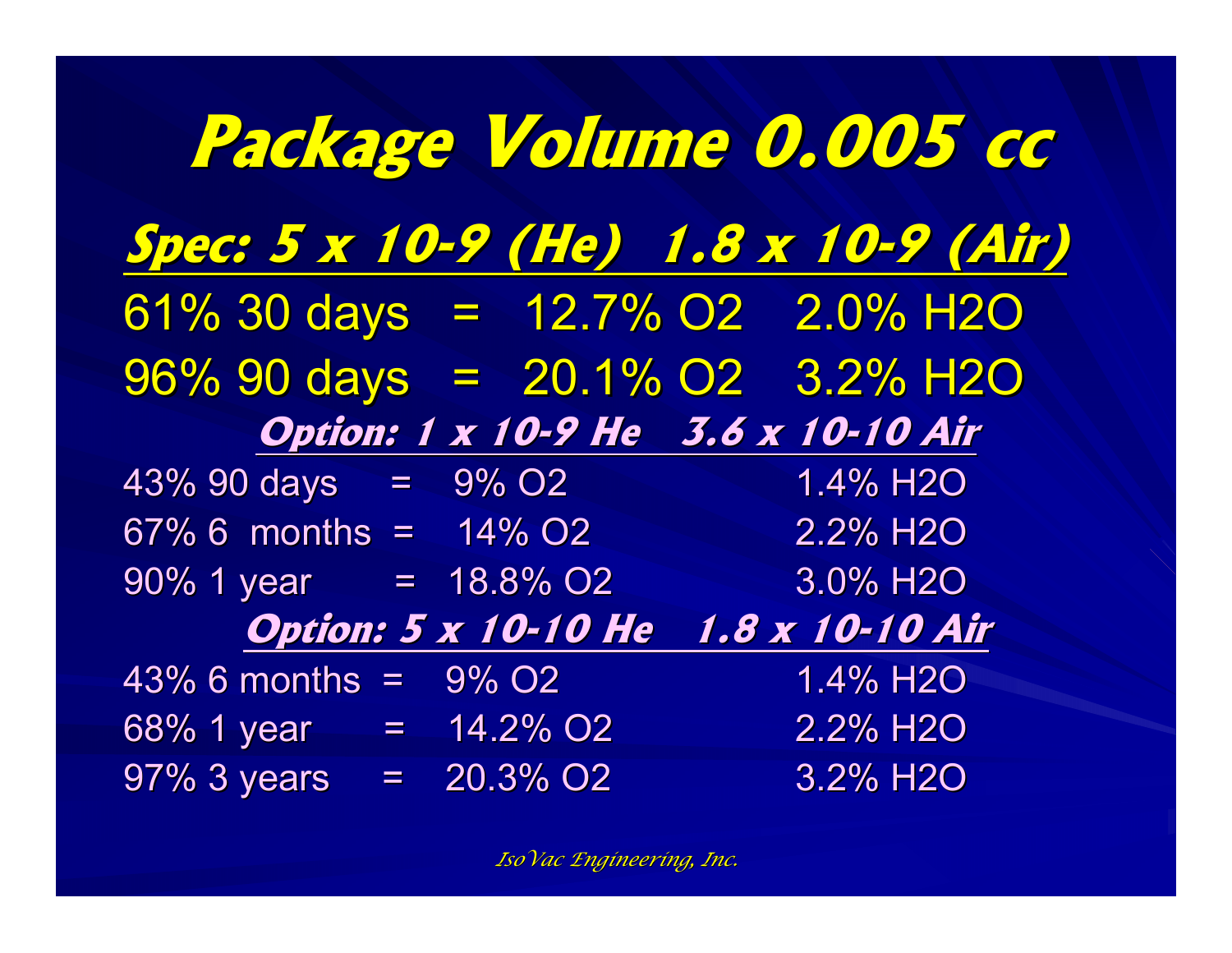|                                 |                                       | 0.005 cc Spec: 5 x 10-9 (He) 1.8 x 10-9 (Air) |
|---------------------------------|---------------------------------------|-----------------------------------------------|
|                                 | Option: 1 x 10-10 He 3.6 x 10-11 Air  |                                               |
| $21\%$ 1 year = 4.4% O2         |                                       | $0.7\%$ H <sub>2O</sub>                       |
|                                 | $68\%$ 5 years = $14.2\%$ O2 2.2% H2O |                                               |
| $90\%$ 10 years = 18.8% O2      |                                       | 3.0% H <sub>2</sub> O                         |
| $97\%$ 15 years = 20.3% O2      |                                       | 3.2% H <sub>2</sub> O                         |
|                                 | Option: 5 x 10-11 He 1.8 x 10-11 Air  |                                               |
| $11\%$ 1 year = 2.3% O2         |                                       | 0.4% H <sub>2</sub> O                         |
| $43\% 5 \text{ years} = 9\% 02$ |                                       | $1.4\%$ H2O                                   |
| 68% 10 years = $14.2\%$ O2      |                                       | 2.2% H <sub>2</sub> O                         |
| 82% 15 years = $17.1\%$ O2      |                                       | 2.7% H2O                                      |
| $90\%$ 20 years = 18.8% O2      |                                       | 3.0% H <sub>2</sub> O                         |
|                                 | <b>Option: 1 x 10-11 He</b>           | 3.6 x 10-12 Air                               |
| $3\%$ 1 year = $0.6\%$ O2       |                                       | 0.099% H <sub>2</sub> O                       |
| 11% 5 years = $2.3\%$ O2        |                                       | $0.4\%$ H <sub>2</sub> O                      |
| $21\%$ 10 years = 4.4% O2       |                                       | 0.7% H <sub>2</sub> O                         |
| $29\%$ 15 years = 6.1\% O2      |                                       | $0.96\%$ H2O                                  |
| $37\%$ 20 years = 7.7% O2       |                                       | 1.2% H <sub>2</sub> O                         |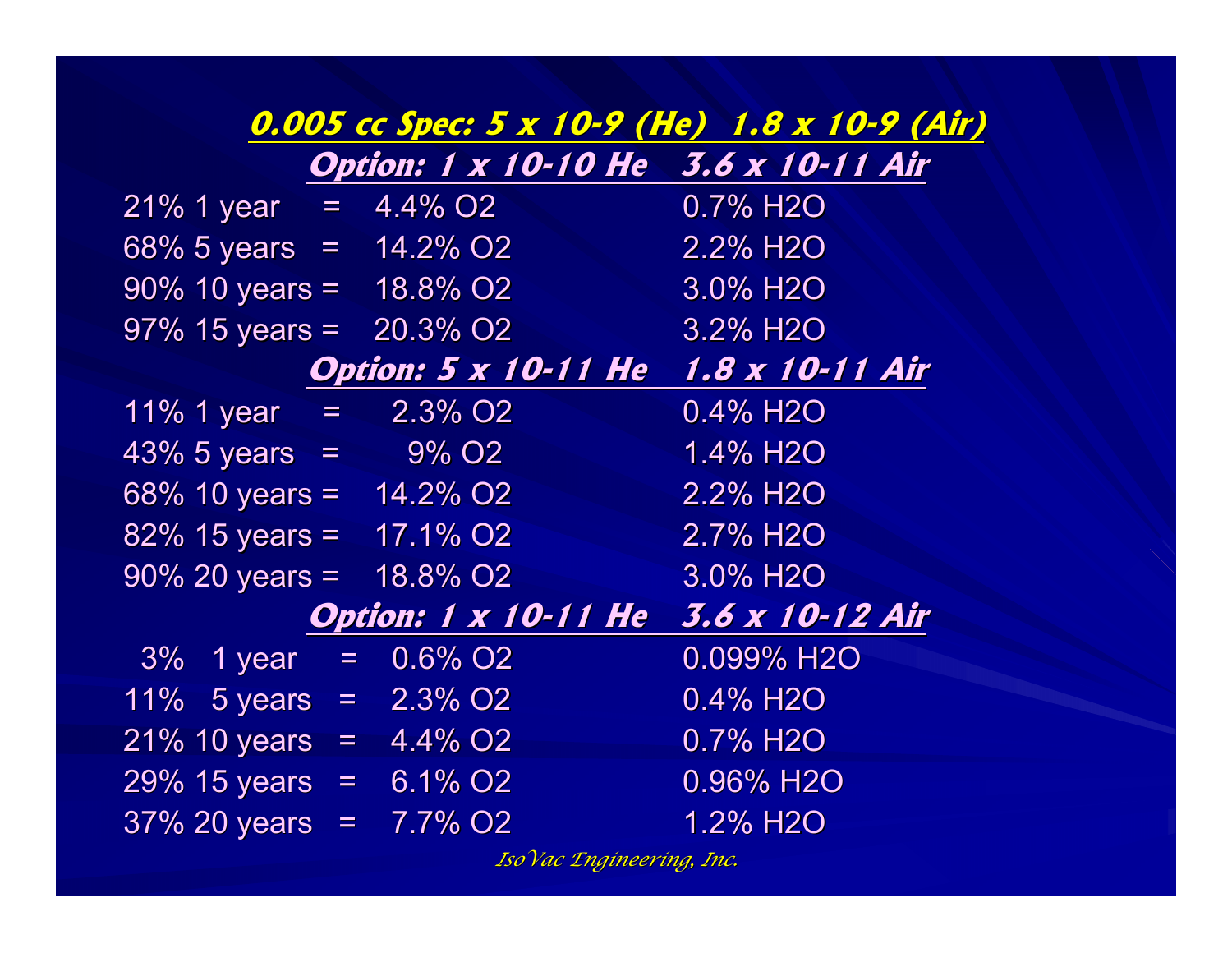# **Package Volume = 0.0015cc Package Volume = 0.0015cc**

**Spec: 5 x 10 Spec: 5 x 10-9(He) = 1.8 x 10 9(He) = 1.8 x 10-9(Air)** 65% 10 days =  $13.6\%$  O2 2.2% H2O  $96\%$  30 days = 20.1% O2 3.2% H2O **Option: 1 x 10-9 He 3.6 x 10-10 Air**  $46\%$  30 days =  $9.6\%$  O2 1.5% H2O 98% 6 months =  $20.5\%$  O2 3.2% H2O **Option: 5 x 10 Option: 5 x 10-10 He 1.8 x 10 10 He 1.8 x 10-10 Air**  $85\%$  6 months = 17.8% O2 2.8% H2O  $98\%$  1 year = 20.5% O2 3.2% H2O **Option: 1 x 10 Option: 1 x 10-10 He 3.6 x 10 10 He 3.6 x 10-11 Air** 53% 1 year =  $11.1\%$  O2 1.7% H2O  $98\% 5 \text{ years}$  = 20.5% O2 3.2% H2O